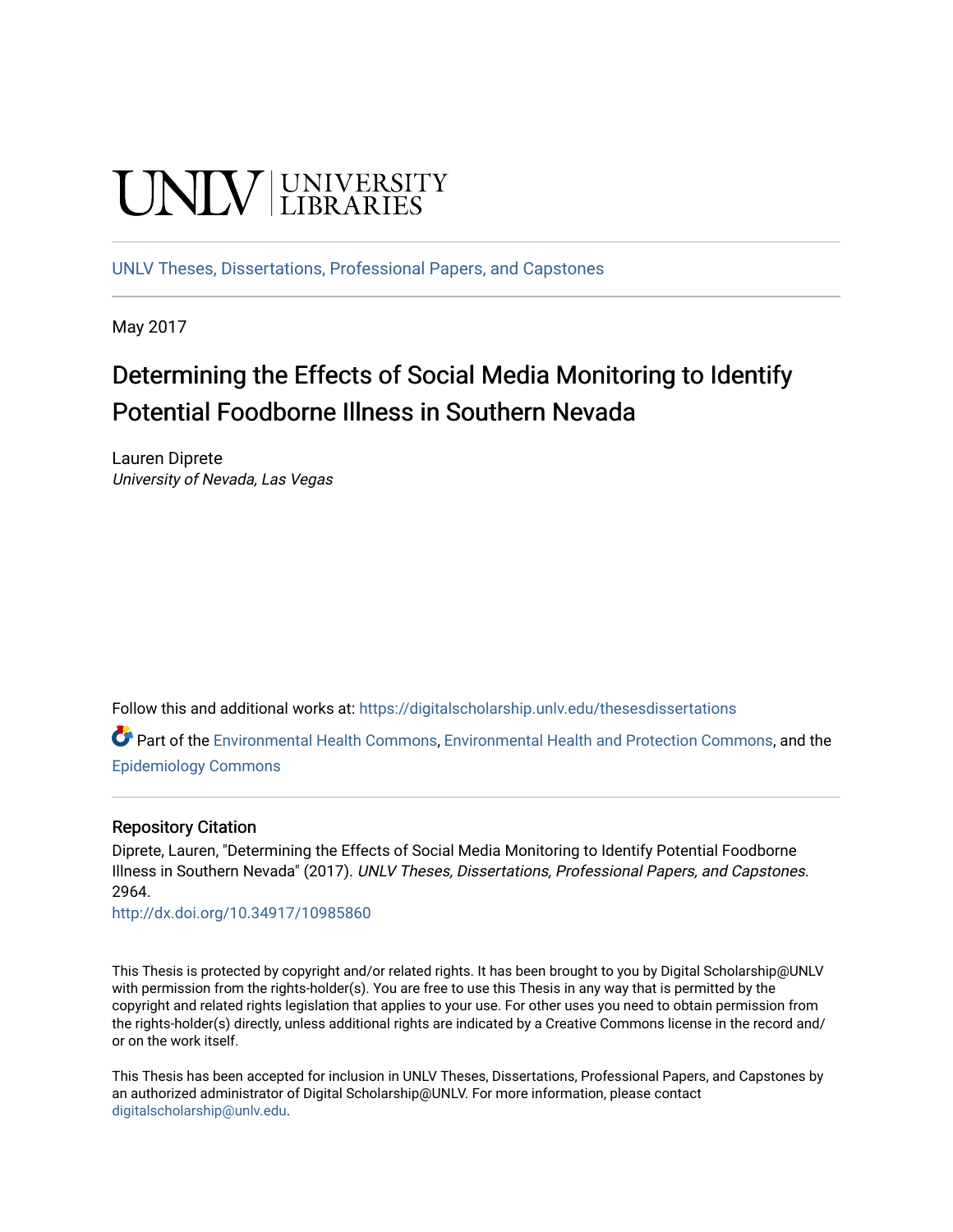## DETERMINING THE EFFECTS OF SOCIAL MEDIA MONITORING TO IDENTIFY POTENTIAL FOODBORNE ILLNESS

#### IN SOUTHERN NEVADA

By

#### Lauren Kirstin DiPrete

Bachelor of Science – Kinesiology University of Nevada, Las Vegas 2009

A thesis submitted in partial fulfillment of the requirements for the

Master of Public Health

Department of Environmental and Occupational Health School of Community Health Sciences Division of Health Sciences The Graduate College

> University of Nevada, Las Vegas May 2017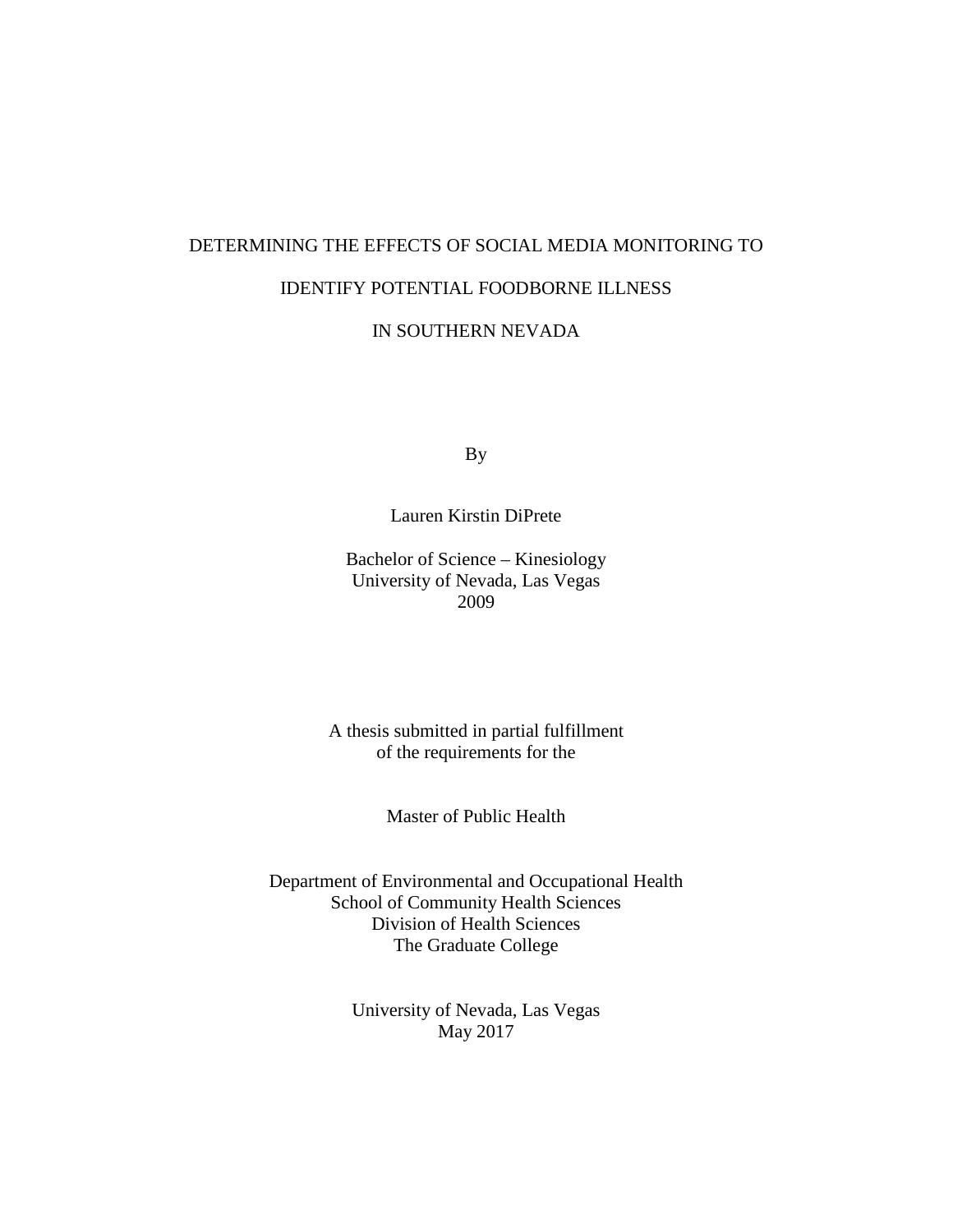

The Graduate College The University of Nevada, Las Vegas

April 6, 2017

This thesis prepared by

Lauren DiPrete

entitled

Determining the Effects of Social Media Monitoring to Identify Potential Foodborne Illness in Southern Nevada

is approved in partial fulfillment of the requirements for the degree of

Master of Public Health School of Community Health Sciences

Mark Buttner, Ph.D. *Examination Committee Co-Chair*

Patricia Cruz, Ph.D. *Examination Committee Member*

Clark Kincaid, Ph.D. *Graduate College Faculty Representative*

Brian Labus, Ph.D. Kathryn Hausbeck Korgan, Ph.D. *Examination Committee Co-Chair Graduate College Interim Dean*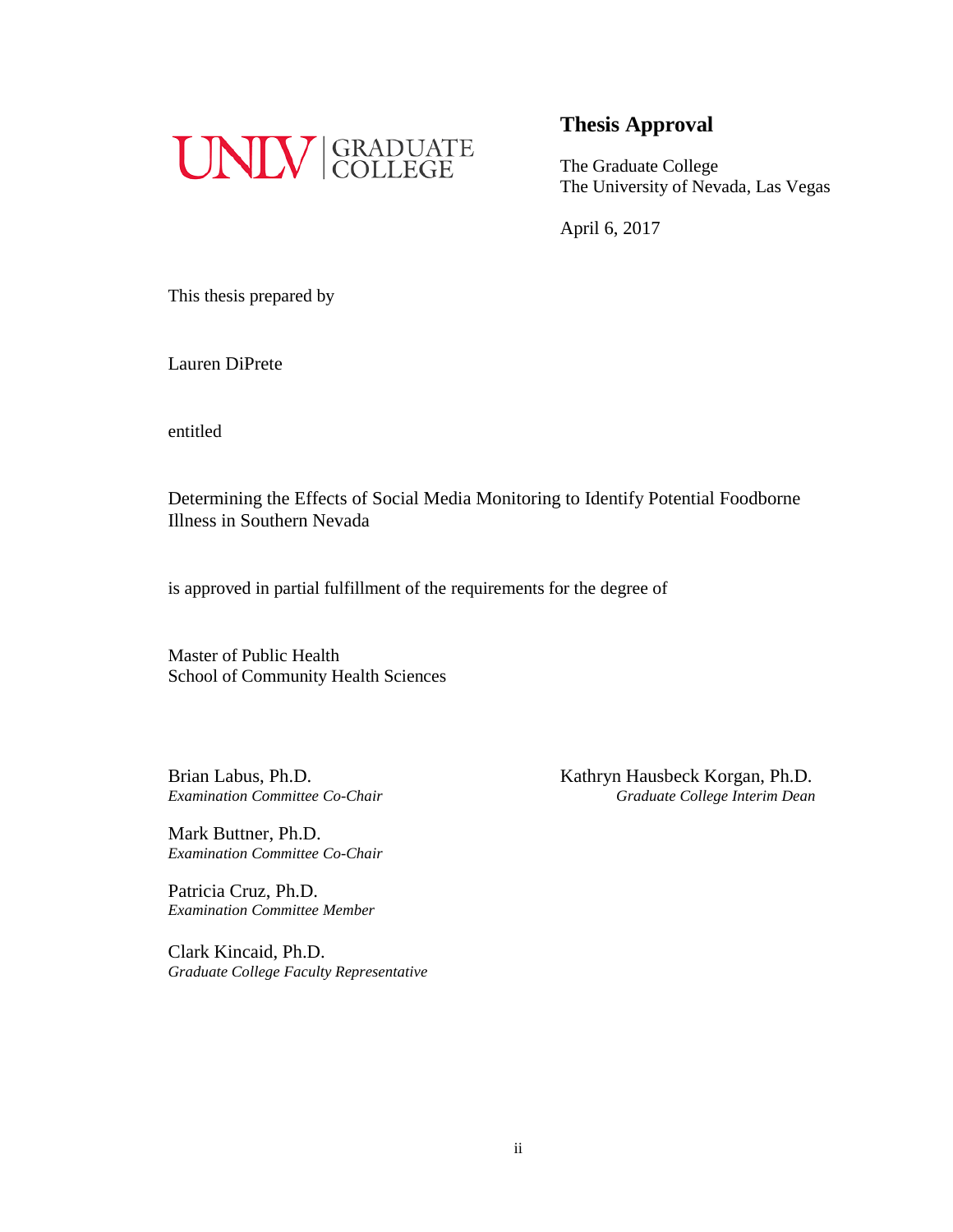#### <span id="page-3-0"></span>**Abstract**

Foodborne illness, commonly referred to as food poisoning, affects an estimated 1 in 6 Americans every year, despite the fact that it is entirely preventable. Many cases of foodborne illness go unreported; however, better reporting leads to faster health department response and containment. Social media monitoring, using software to identify trends in social media posts, is a novel new tool that has been tested in a variety of public health fields with promising preliminary results. The Southern Nevada Health District (SNHD) has employed social media monitoring software to identify potential foodborne illness within Southern Nevada. The purpose of this study was to determine the extent to which this tactic was effective in identifying high risk facilities that could be the source of disease, and then characterizing those high risk facilities based on the Food and Drug Administration's (FDA) five foodborne illness risk factors. This study revealed that restaurants flagged by the software performed worse on routine inspections than matched controls, both before and after adjusting the scores to account for every observation of risky food handling. Secondly, the data showed that in all inspections, contamination was the most frequently observed foodborne illness risk factor out of compliance. These findings show that social media monitoring can be a useful tool to guide inspectors to restaurants that may have an active lapse in food safety. Additionally, the fact that contamination was most frequently observed in both groups of restaurants shows that there is a need to educate food handlers and managers on effective contamination prevention techniques.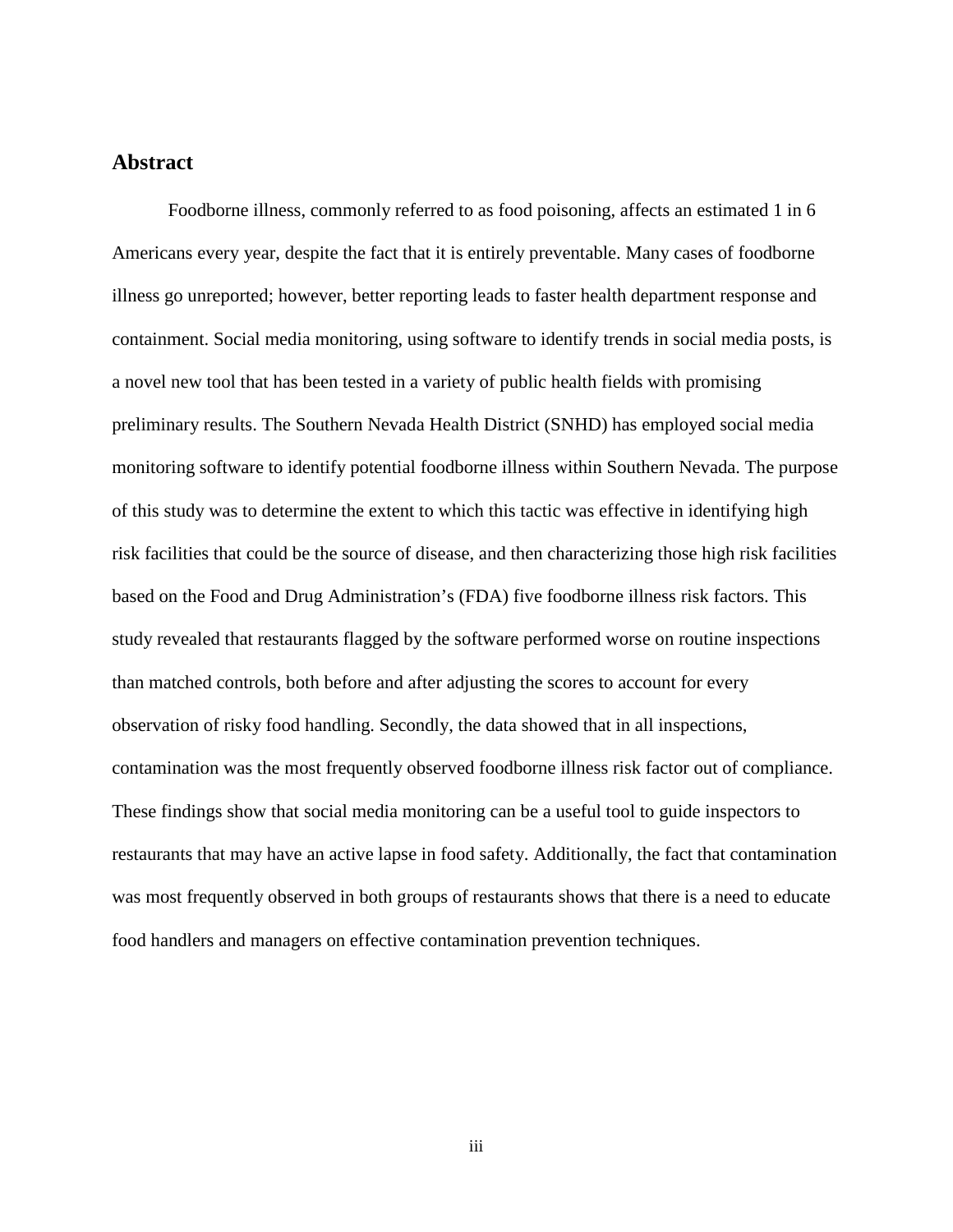### <span id="page-4-0"></span>**Acknowledgements**

It takes a village to complete a thesis. An enormous thank you is owed to my committee whose thoughtful edits and astute guidance improved this document in a multitude of ways. Specifically, thank you to my chair Dr. Brian Labus who endured panicked messages and distraught phone calls and who gave this accurate and eloquent feedback on a since deleted sentence: "I kind of hate this." Thanks to my co-chair, Dr. Mark Buttner for instructing me not only in this capstone work but also in both my very first class and very last class of my MPH career. A massive amount of gratitude to my family for providing the mental and emotional support needed to keep at this degree slowly and steadily over the course of five years. Large thanks to my friends for enduring the neglect that a graduate program requires. A sweet thank you is owed to Luke, my patient mutt who sacrificed many a walk to see the completion of this document. Many thanks go to the Southern Nevada Health District for sharing the data used in this research. And finally thanks to Adam Sadilek, Henry Kautz, Eric Portman, and the entirety of the original research team who turned the original pilot study from an idea to reality.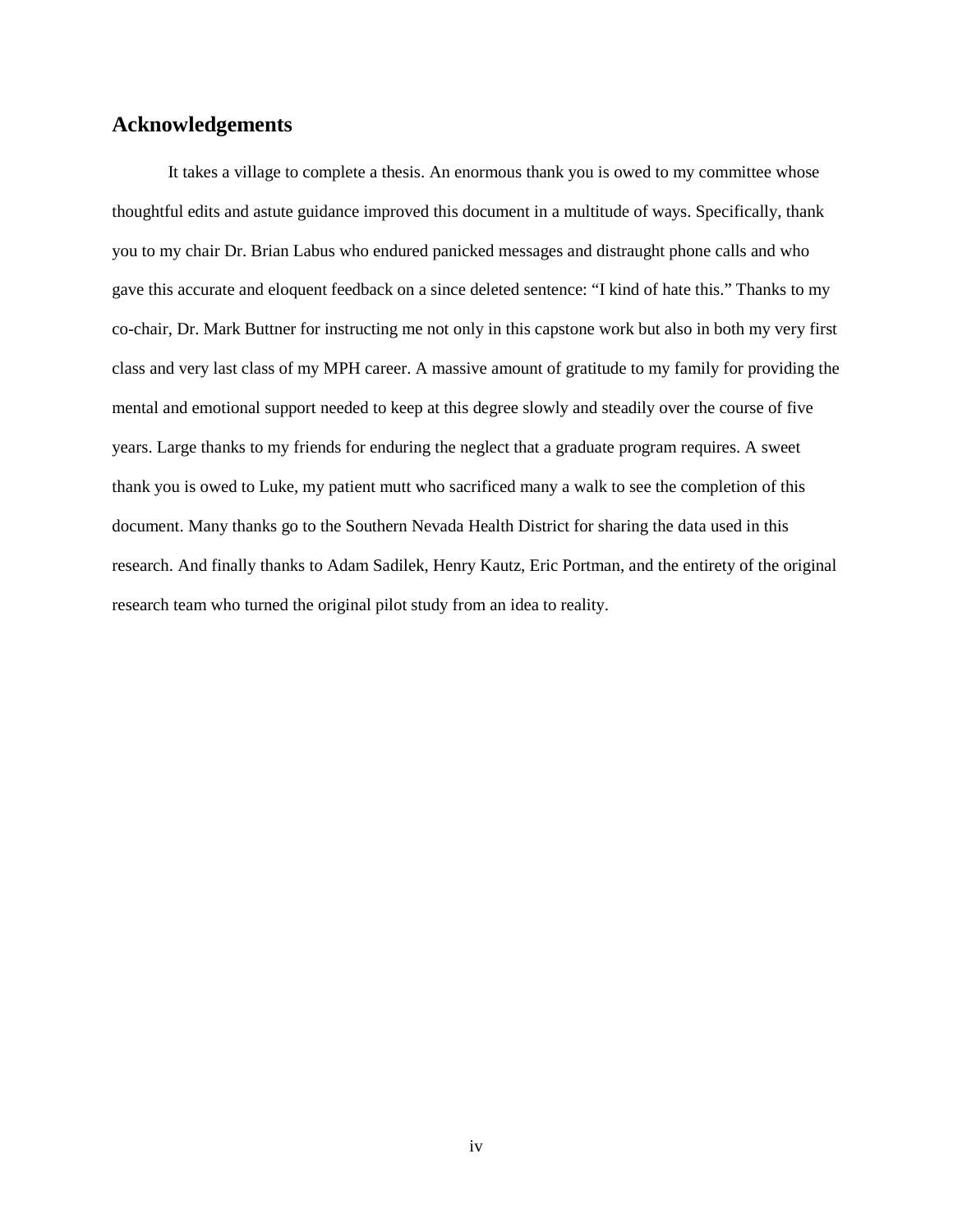## **Table of Contents**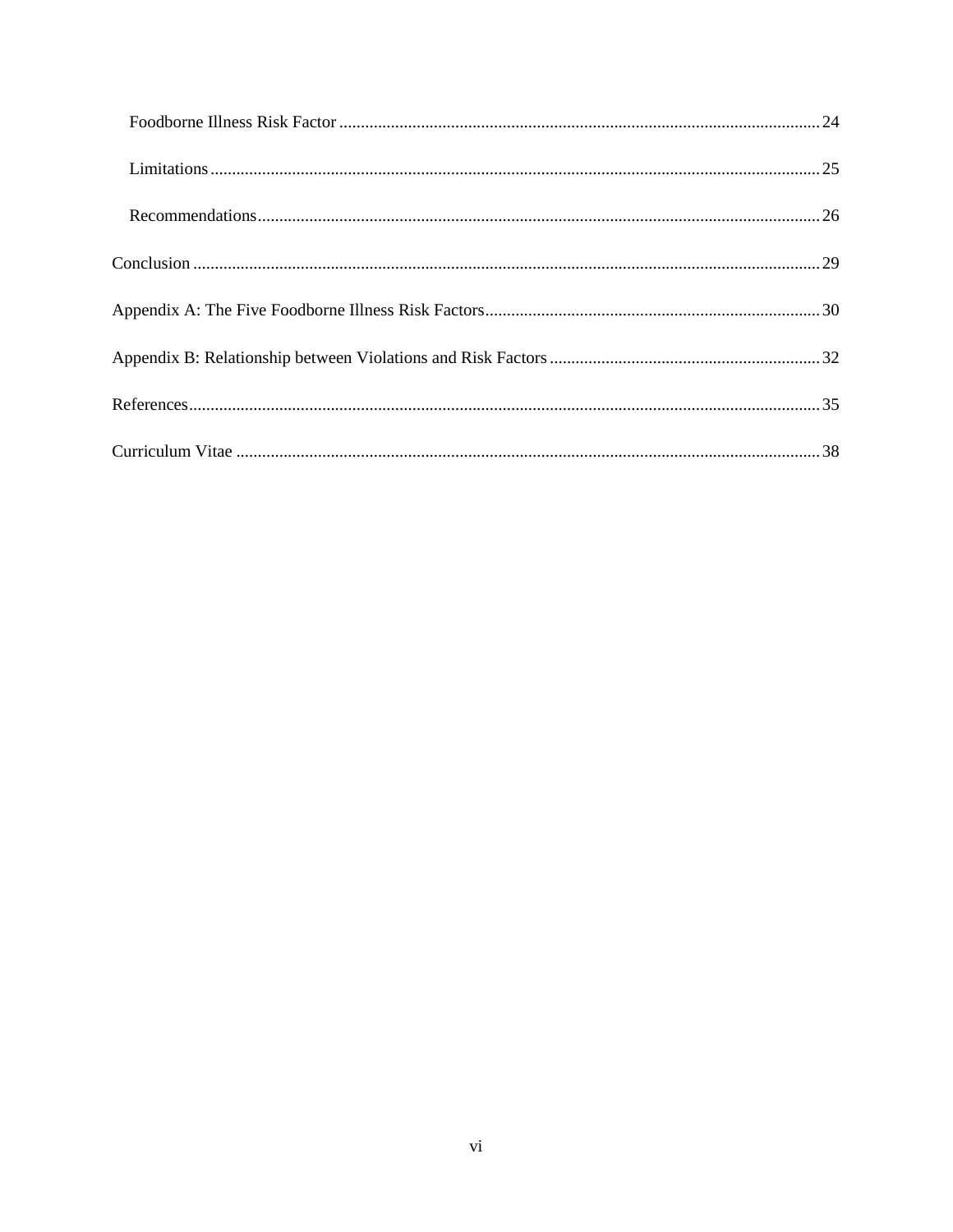#### <span id="page-7-0"></span>**Introduction**

Foodborne illness, commonly referred to as food poisoning, is a group of illnesses caused by a variety of pathogens that lead to a number of symptoms, the most frequent being vomiting, diarrhea, and fever (FDA, 2014). Foodborne illness is estimated to affect 48 million people and leads to 3,000 deaths every year in the United States (CDC, 2016a). The majority of foodborne illness outbreaks originate from a meal eaten at a restaurant (CDC, 2016b). Researchers are forced to rely on estimates because foodborne illness is greatly underreported due to its often self-limiting nature in otherwise healthy individuals. The nature of foodborne illness transmission and infection is understood to be entirely preventable. For this reason, the United States Department of Health and Human Services has named Food Safety as a goal in their Healthy People 2020 initiative (Office of Disease Prevention and Health Promotion, n.d.).

According to the United States Food and Drug Administration (FDA), there are five risk factors that, if not addressed with active managerial control and safe food safety practices, will increase the likelihood of transmitting foodborne illness in a restaurant setting (2009). Active managerial control is any operator-instituted system for protecting food safety throughout a restaurant. Successful systems often focus on food handler knowledge and competency as well as instituting and monitoring proper procedures. The five foodborne illness risk factors requiring active managerial control are: 1) foods from unsafe sources, 2) poor personal hygiene, 3) inadequate cooking temperatures, 4) improper holding time and temperature, and 5) contaminated equipment and cross contamination (FDA, 2009). Examples of these five foodborne illness risk factors are provided in Appendix A.

Research has shown that foodborne illness outbreaks in food establishments can be related to one or more contributing factors. These contributing factors are arranged into three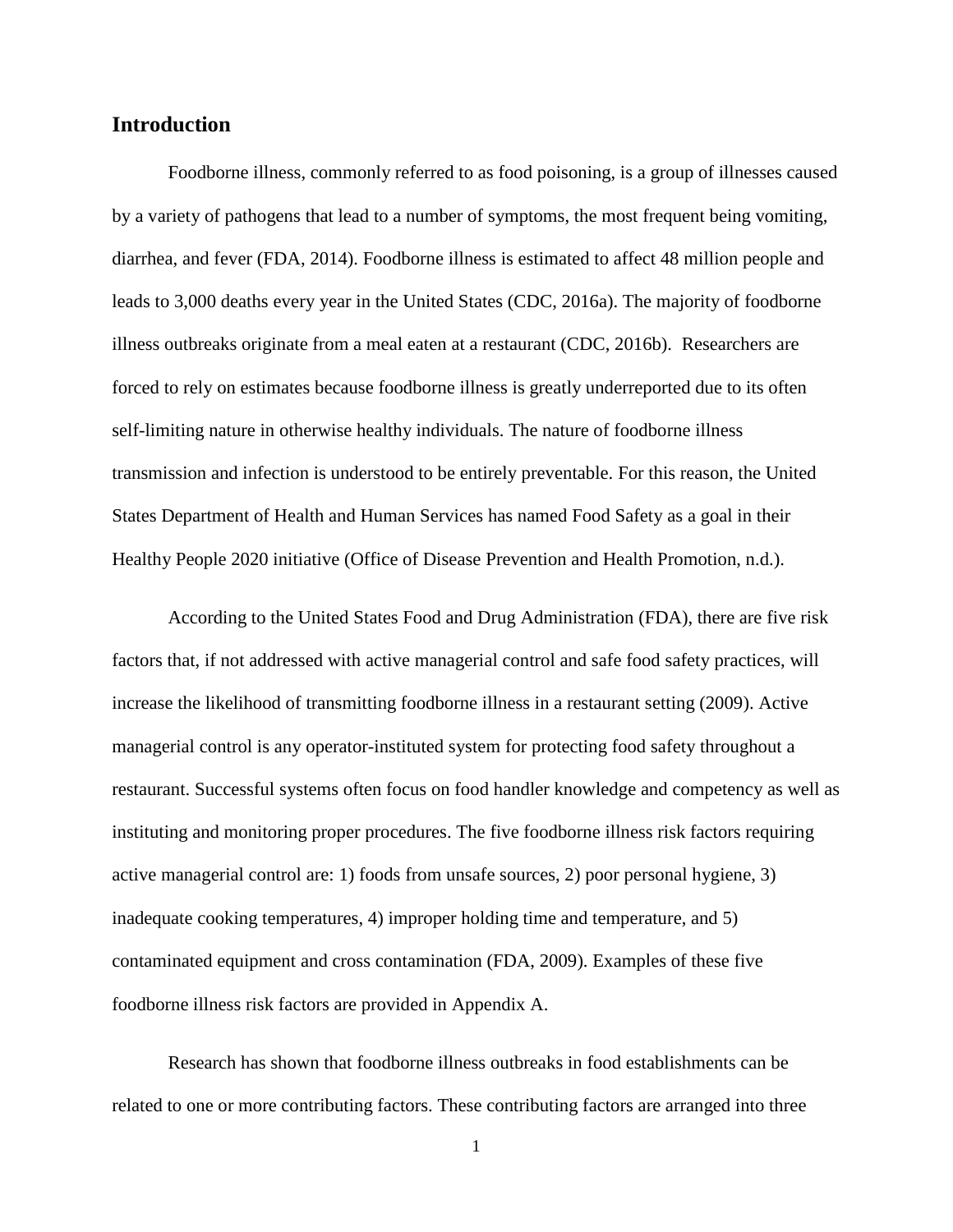groups: contamination, survival, and proliferation (CDC, 2015). Contamination contributing factors include the food entering the facility contaminated during harvest, or bare hand contact by an ill food worker. Survival contributing factors include insufficient temperature during a cooking kill step or insufficient freezing for parasite destruction. Finally, proliferation contributing factors include insufficient hot holding temperatures, or a long, unmonitored cooling process allowing the food to linger in the temperature danger zone of 41°F - 135°F long enough to allow microbiological growth. To prevent contributing factors, a restaurant must control the five foodborne illness risk factors shown in Appendix A. In response to the science showing that outbreaks can be prevented by controlling the foodborne illness risk factors, many health departments tasked with regulating food establishments have based their restaurant inspection program on these risk factors. The Southern Nevada Health District (SNHD) is one such health authority.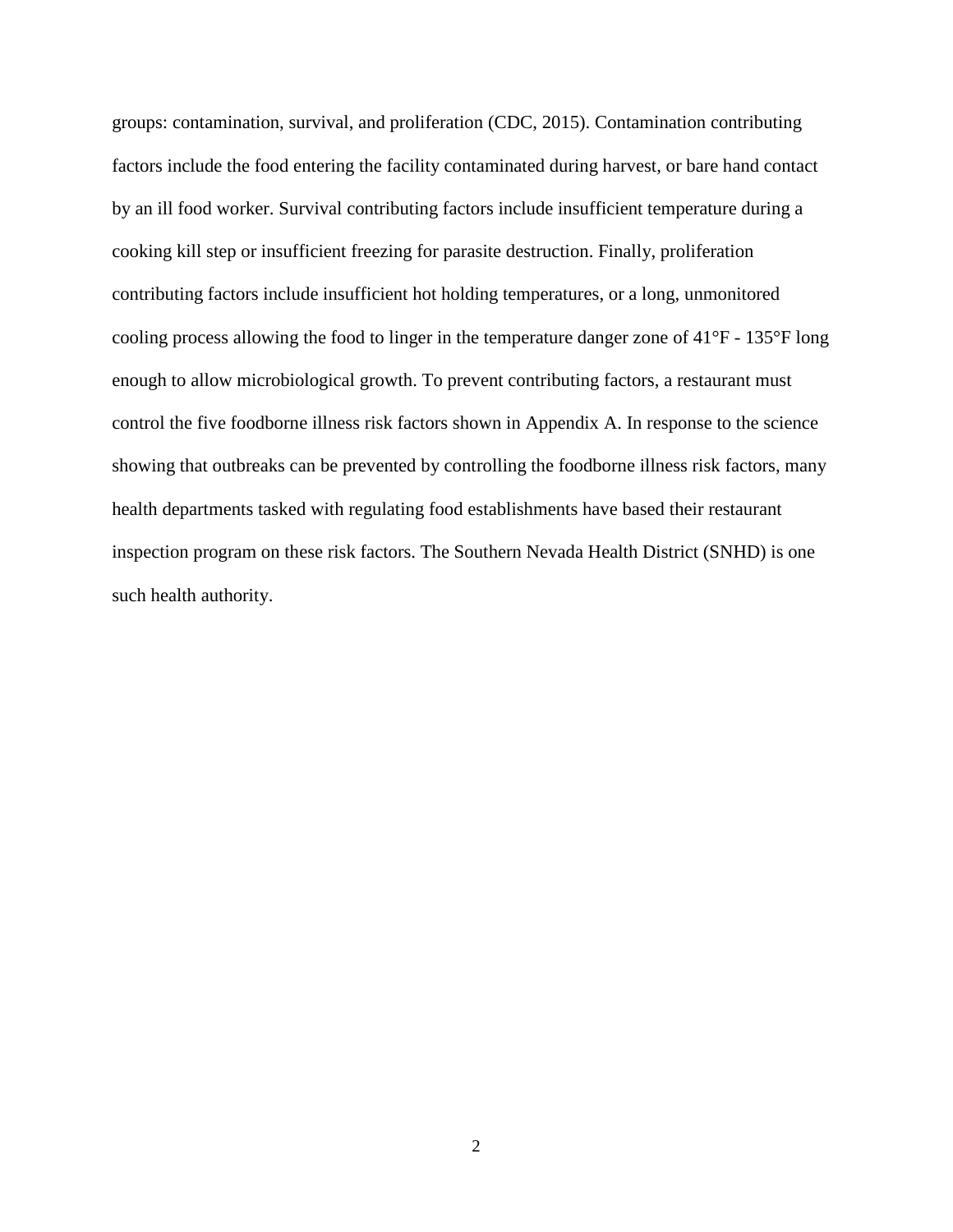#### <span id="page-9-0"></span>**Southern Nevada Health District Food Safety Program**

SNHD is large local health department providing public health services to 2.1 million residents, which equates to 72% of the state's population (SNHD, n.d., b), as well as 42 million visitors annually (Las Vegas Valley Convention and Visitors Authority, n.d.). To accomplish this task, SNHD is comprised of 4 departments: administration, community health, environmental health, and clinical services. Preventing foodborne illness requires a team of cross-disciplinary personnel working in three of the four agency departments. Routine food inspections are accomplished within the environmental health department, while foodborne illness outbreak investigations require a larger response involving participants from three departments. Case finding and outbreak characterization is accomplished by the epidemiology program within community health. The community health department also includes the public health laboratory, which handles clinical and environmental sample testing. The site evaluations and manager interviews are accomplished by food operations and special programs staff within the environmental health department. Finally, the public relations for outbreak response is handled by the public information office within the administration department (SNHD, n.d., b).

In 2015, there were 358 cases of illness caused by reportable foodborne pathogens in Southern Nevada (SNHD, n.d., c). This includes salmonellosis, listeriosis, and campylobacteriosis, to name a few. This does not, however, include nonreportable pathogens, such as norovirus, which is the most common cause of foodborne illness (CDC, 2015). Reportable illnesses are any of a list of diseases that require medical personnel and laboratories to alert the local health department upon diagnosis as outlined in Nevada Revised Statute (NRS) chapter 441A (NAC, 2012a). Failure to report can be punishable by up to a \$1000 fine per incidence. The purpose of reporting certain illnesses to the health department is so that SNHD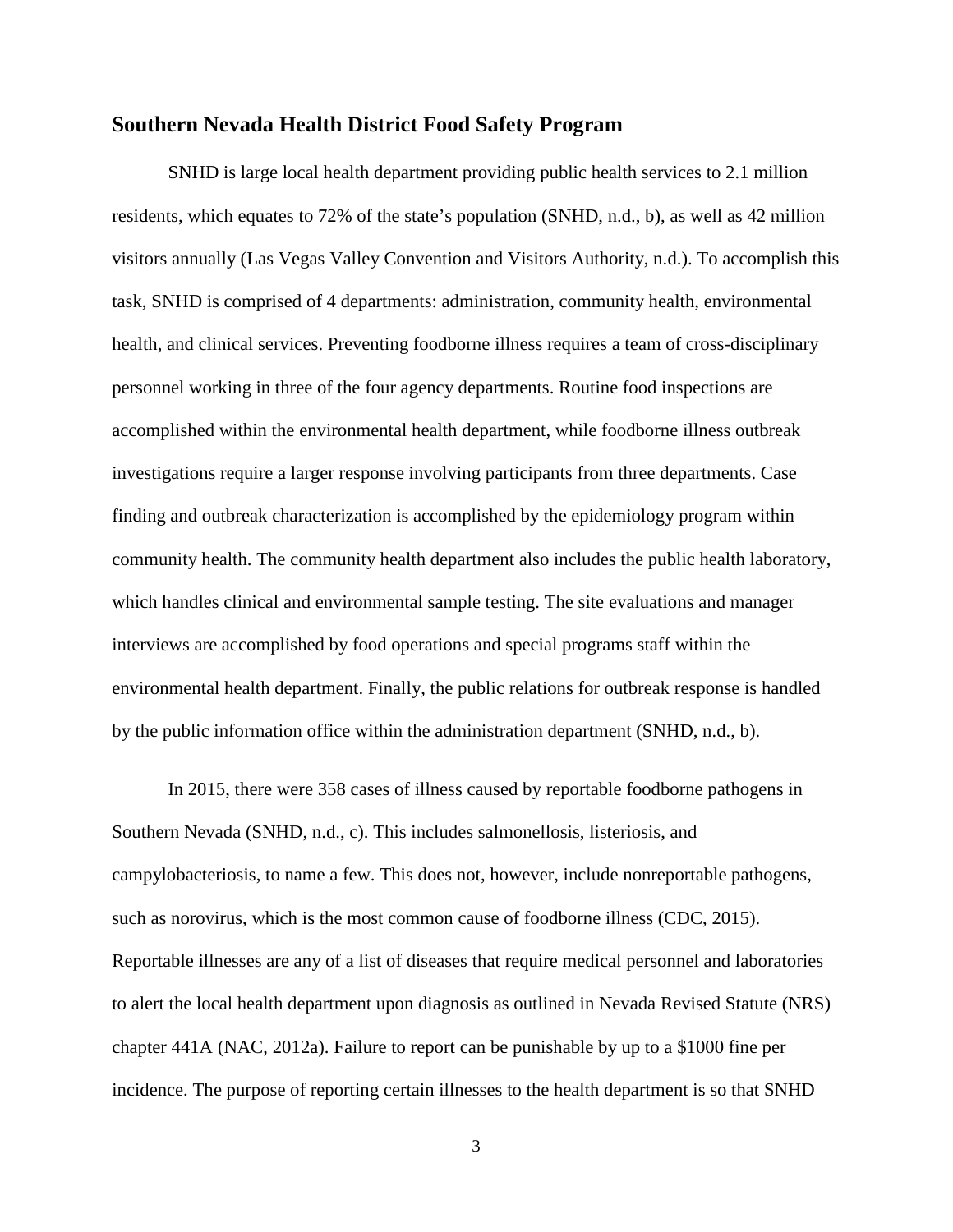can centralize the information, monitor trends, and respond appropriately to reduce the spread of illness within the community.

SNHD is granted authority to regulate food establishments to ensure active managerial control over the foodborne illness risk factors and proper food safety practices under NRS chapter 446 (NAC, 2012b). According to this law, SNHD is required to perform unannounced inspections on every permitted food establishment in its jurisdiction at least once every calendar year and up to as many times as necessary for the health department to determine safe operation and food handling. These inspections are based on the FDA's five foodborne illness risk factors discussed above. SNHD's risk-based inspections are formulated to give the highest demerits to critical violations that are likely to lead to customer illness, such as food handlers neglecting to wash their hands in between handling raw food and ready to eat foods. A lesser amount of demerits are given to major violations which, in conjunction with other factors, have the potential to lead to illness, such as a hand sink being out of hand soap necessary for proper handwashing. Finally, good food management practices are noted as well; however, these do not carry any demerit value. For example, a floor soiled with old food debris would fall under this category. It is not likely to contribute to foodborne illness at the time of the inspection, but if not addressed could lead to a pest infestation that could lead to food contamination (SNHD, n.d., a).

Under the SNHD inspection protocol, the demerits for a violation will only be counted once, no matter how many examples of that violation are found during the inspection. For example, the following food safety issues all fall under violation #14 which is worth 3 demerits: no sanitizer concentration left in sanitizer buckets, using a dish machine that is malfunctioning and unable to clean dishes properly, using a slicer that is soiled with old food debris, and dishes stored as clean being visibly soiled. Therefore, if a restaurant had all of these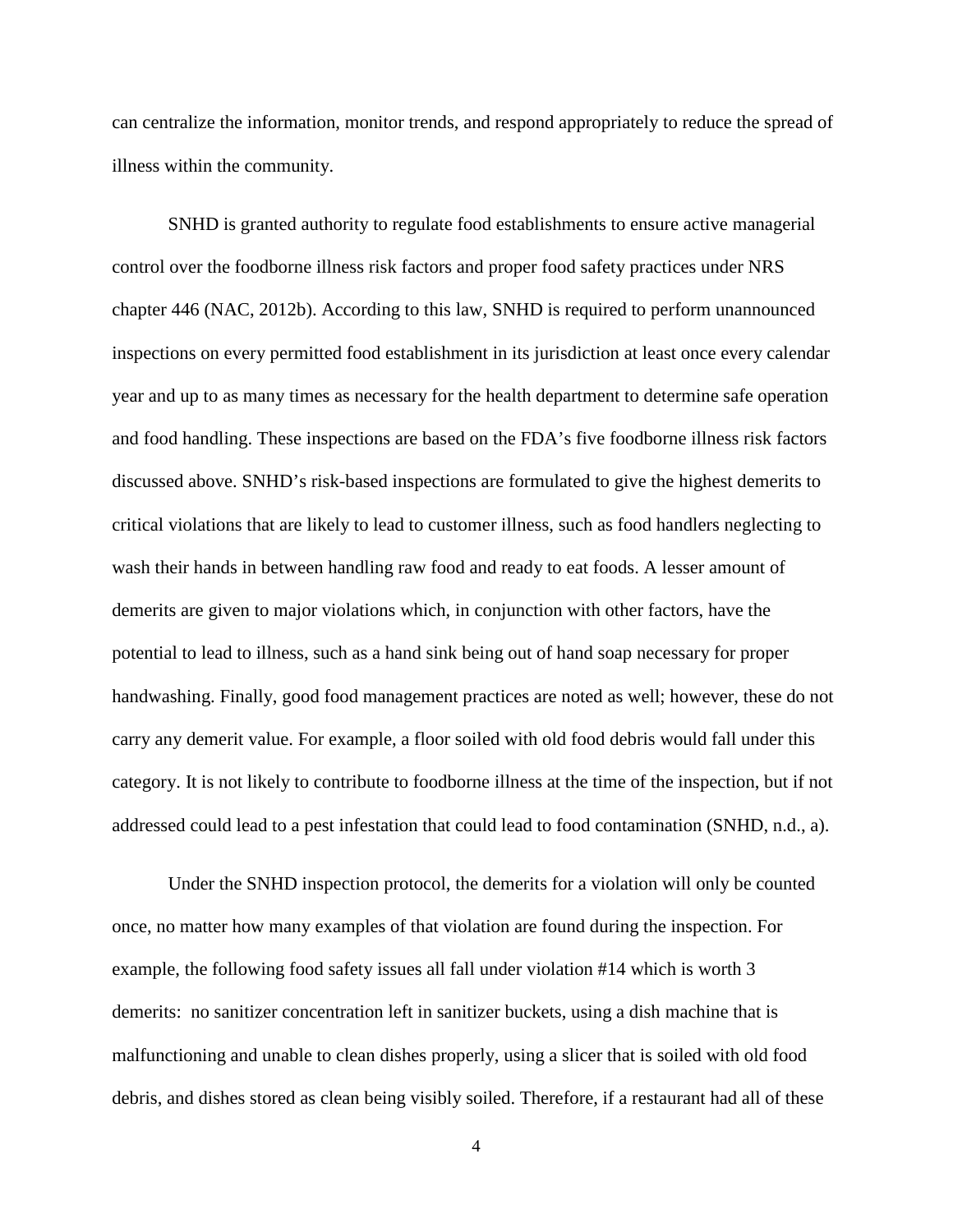issues, it would only earn 3 demerits on its inspection report, which is a passing A grade. In contrast, a restaurant that had no sanitizer left in its sanitizer buckets during active food preparation (violation #14, 3 demerits), is cooling their food improperly (violation #8, 5 demerits), and has food left out on the counter unmonitored in the temperature danger zone (violation #9, 5 demerits) would earn an inspection score of 13 demerits which would result in a B downgrade (SNHD, n.d., a). Therefore, under the current SNHD system, restaurants that make multiple similar mistakes score better than restaurants that make the same amount of varied mistakes, which may not be an accurate reflection of the food safety within the restaurant.

SNHD routine food inspection uses a demerit system that results in grades. Zero to ten demerits on the unannounced, routine inspection leads to an A grade, eleven to twenty demerits results in a B downgrade, twenty-one to forty demerits earns a C downgrade, and finally, fortyone demerits or more, or the presence of an imminent health hazard, will lead to an immediate closure of a food facility. Because every establishment is expected to operate at an A level at all times, all restaurants earning a downgrade or closure are granted up to three weeks to make corrections and request a scheduled re-inspection. On the re-inspection, food establishments must earn zero to ten demerits, as well as have no repeat critical or major violations, to return to an A status. If a restaurant has a repeated critical or major violation, or earns more than ten demerits on a re-inspection, instead of passing, it will be downgraded one additional letter grade with B graded restaurants now earning a C grade (SNHD, n.d., a).

Despite a stringent prevention program, foodborne illness complaints and outbreaks do occur. SNHD receives complaints of possible foodborne illness from multiple sources. Most complaints of foodborne illness come either from medical professionals as explained above or from the sick individuals themselves via phone calls or online reporting. Because not all cases of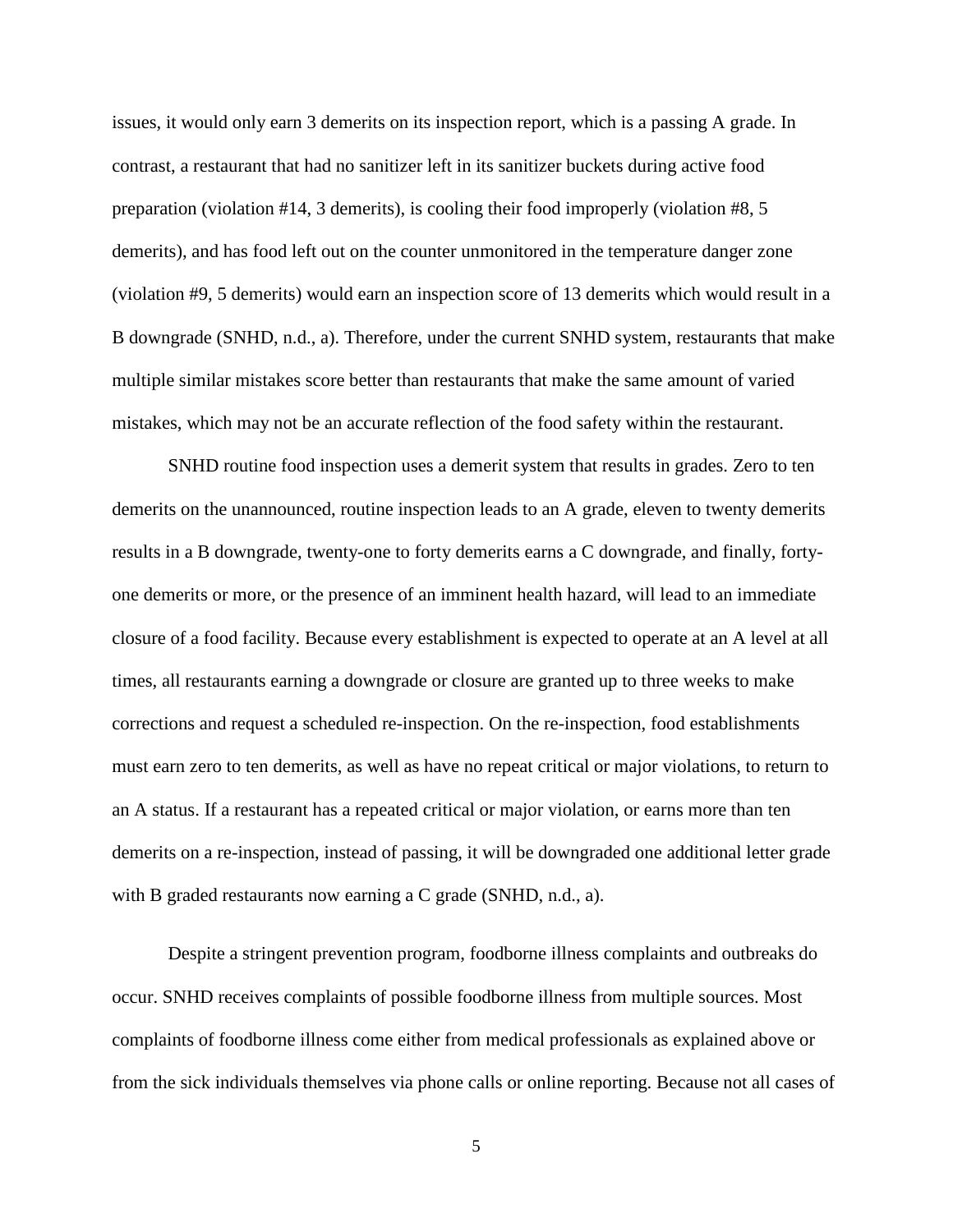foodborne illness are reported to the health district, SNHD recently implemented a novel tool to identify possible cases of foodborne illness in the community: social media monitoring software (DiPrete, 2016).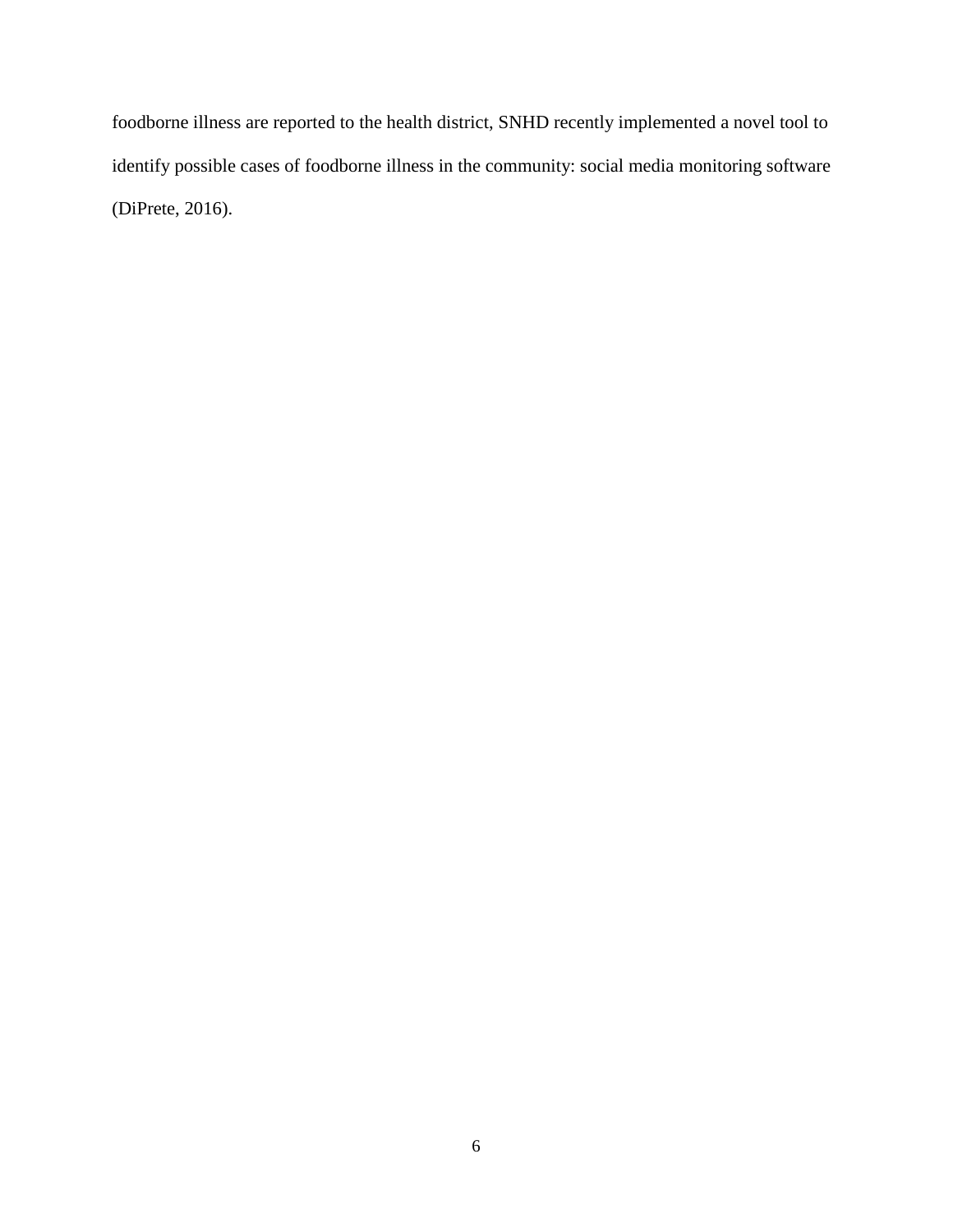#### <span id="page-13-0"></span>**Social Media Monitoring**

Social media is any website or application that allows its members to interact within an online community by posting user-generated content (Merriam Webster, n.d.). This usergenerated content can vary widely depending on the social media site. For example, Snapchat allows users to post 10 second videos that will expire after 24 hours. Instagram is a venue for members to share pictures and other images. Facebook allows users to post status updates, or even share articles and news headlines. Twitter allows users to post updates called tweets that are restricted to a maximum of only 140 characters.

Social media usage by Internet users has been on the rise since its inception, and as of 2015, 65% of adults regularly used one or more forms of social media (Perrin, 2015). A common misconception is that social media use is only for younger generations. While it is true that the majority of users are younger (90% of young adults are active social media users), 77% of Internet users age 30-49 are on social media, and the fastest growing segment of social media users are older adults (Perrin, 2015). In 2015, 35% of adults 65 and older were on social media, tripling the amount of users in 5 years (Perrin, 2015). Those users who do participate in social media tend to be quite active as well. In fact, 76% of users with an account are logging into Facebook every single day (Greenwood et al., 2016). The large amount of users and their often prolific activity results in an extensive amount of data on social media. On Twitter alone, for example, over 500 million tweets are posted every day (Stricker, 2014).

Social media monitoring uses machine learning to recognize keywords or phrases on social media platforms and pairs that with the user's spatiotemporal information to gain useful information from a community. This innovative tactic has been used in many facets of public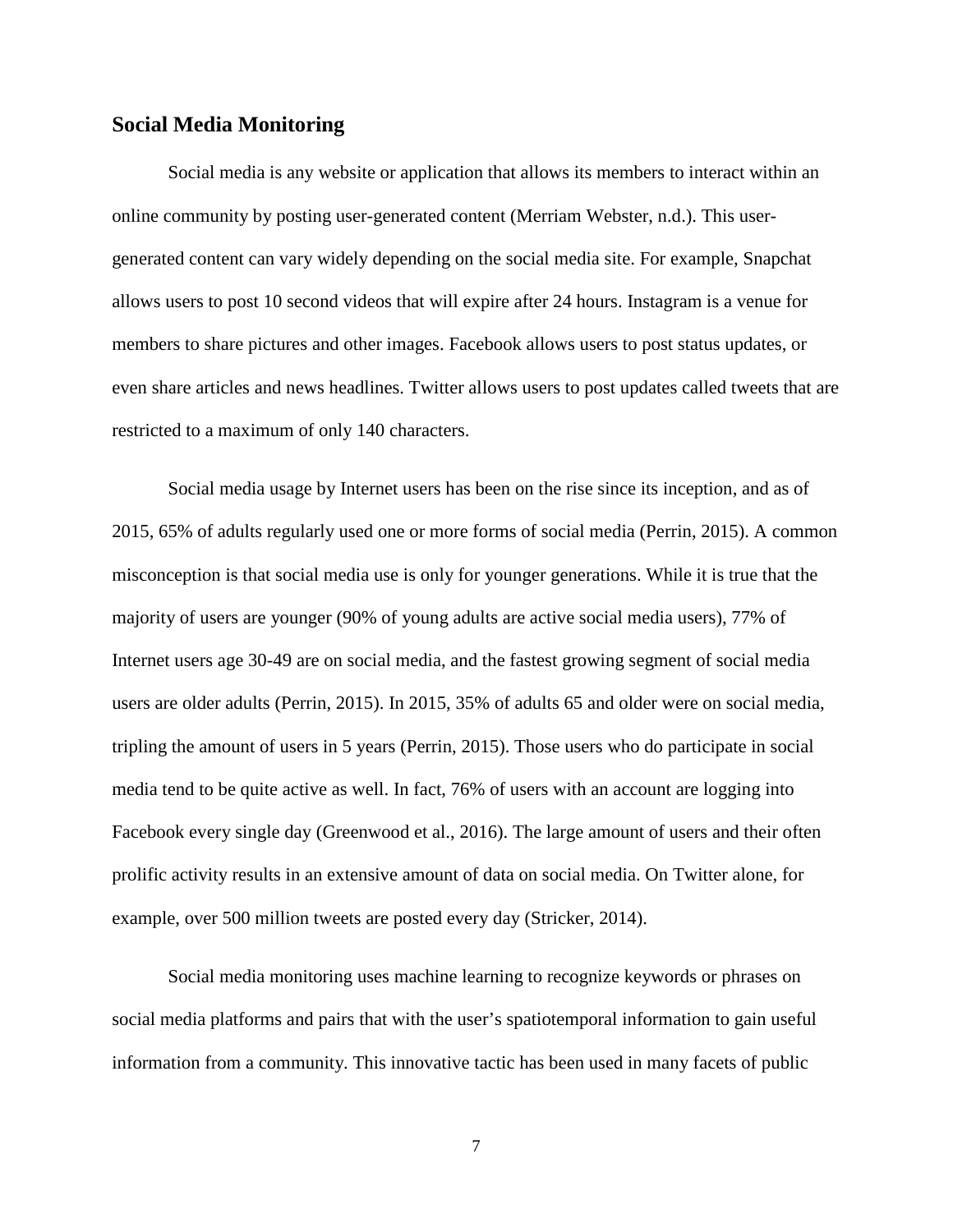health to better understand disease and to better protect the health of communities. By harnessing data from social media, researchers have been able to detect useful information quickly.

For example, researchers Signorini, Segre, & Polgreen (2011) retroactively studied Twitter posts during the H1N1 pandemic of 2009 and observed that signs of influenza-like illness on Twitter not only matched the official outbreak curve of the pandemic, but Twitter had this information up to 2 weeks earlier than traditional reporting. To discover this, researchers obtained tweets originating in the United States during the H1N1 pandemic activity. Their software, which was primed to identify multiple keywords indicating influenza-like illness, used these tweets to predict the location of illness over time based solely on the language of the tweets and their geolocation. When comparing the information from Twitter to traditional reports from the Influenza Sentinel Provider Surveillance Network and the CDC Influenza Reporting Regions information, researchers discovered that estimates from Twitter accurately matched the observed spread of disease. In addition to providing accurate information, the influenza information from the social media monitoring software was able to deliver its results one to two weeks before traditional methods. This is because it is able to bypass lags observed from the time it takes to diagnose and report illness (Signorini et al., 2011). Despite these promising results, it is important to note that while this method provides speed, it loses the specificity seen in traditional reporting methods. The information gained from Twitter is simply syndrome-based and unconfirmed; there is no medical diagnosis to confirm that the user tweeting about illness is actually experiencing the flu.

There are multiple instances of using Internet activity and social media monitoring to detect foodborne illness. For example, New York City's Department of Health and Mental Hygiene used Yelp reviews to supplement their foodborne illness investigation program.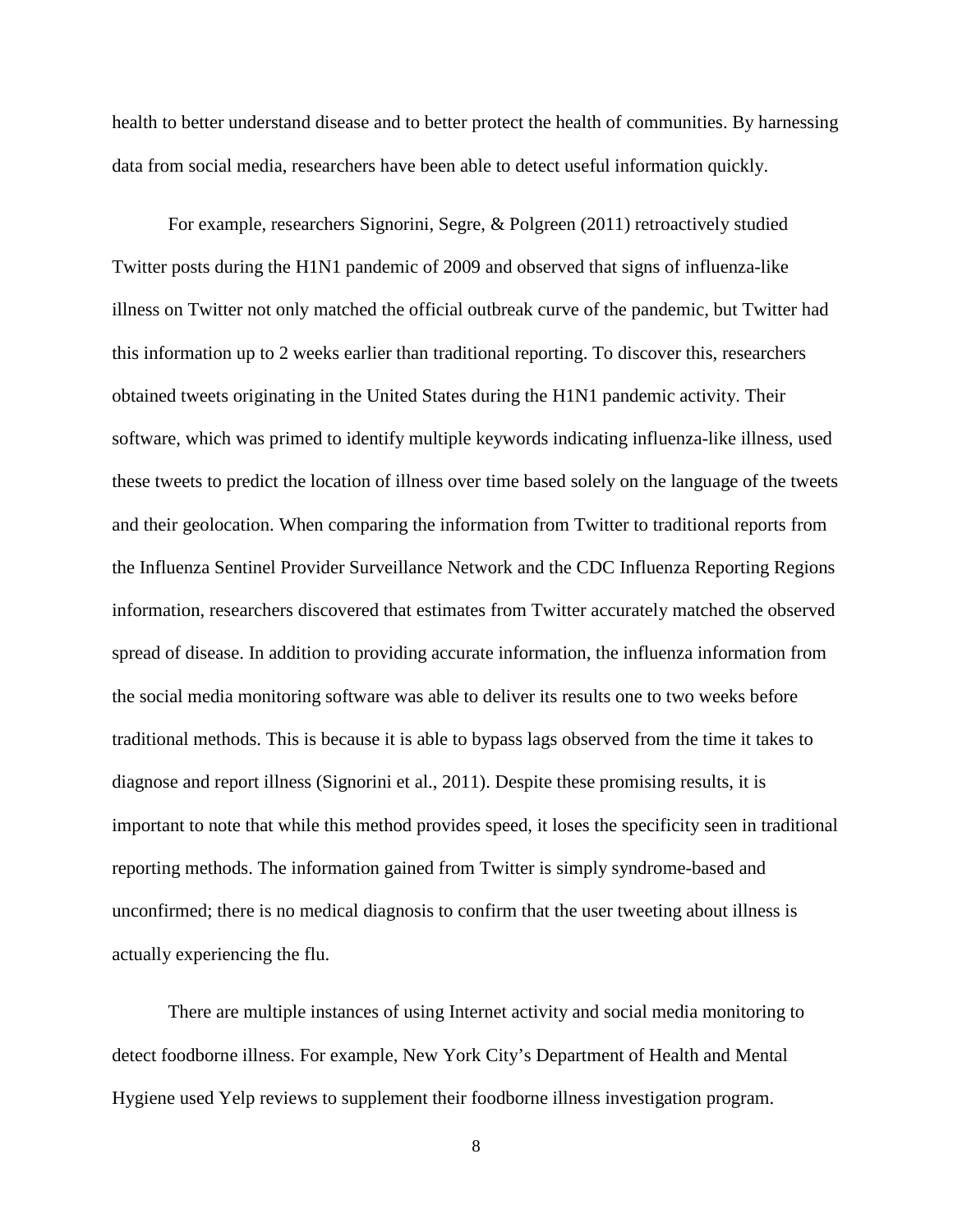Harrison et al. (2014) implemented a software that scanned Yelp reviews for signs of foodborne illness. Health department staff then reviewed the 893 Yelp reviews flagged by the software and determined that 56% were likely describing a foodborne illness event. Of those describing foodborne illness, only 3% were ever officially reported through traditional means to the health department for investigation. Health department staff then initiated foodborne illness investigations from the information in the flagged Yelp reviews. From these investigations, health department staff was able to identify and respond to three distinct foodborne illness outbreaks that were previously unknown. In this study, researchers noted the value that social media monitoring brought to their foodborne illness investigation program; however, the time required to sift through results to find meaningful information was listed as a limitation. Further research will be required to refine the system to be more competent in flagging meaningful Yelp reviews (Harrison et al., 2014).

Yelp may also have the ability to assist food inspectors in assessing risk within a restaurant. One study in New York City compared a restaurant's Yelp score with its average health inspection score of the last four years. Park et al. (2016) found a correlation between poor Yelp scores and poor health inspection scores among chain restaurants. However, the same correlation did not hold true in independent restaurants. Another study attempted to answer the question of whether poor Yelp reviews can predict poor sanitation of a restaurant, and found promising results. While the previous study looked at Yelp scores alone, Schomberg et al (2016) utilized a more refined system that included the Yelp score, various keywords indicative of foodborne illness or poor sanitation within the review itself, and the individual Yelp review's usefulness rating, which is determined by a proprietary Yelp algorithm. When incorporating all of these sources of information to the social media monitoring software, researchers found more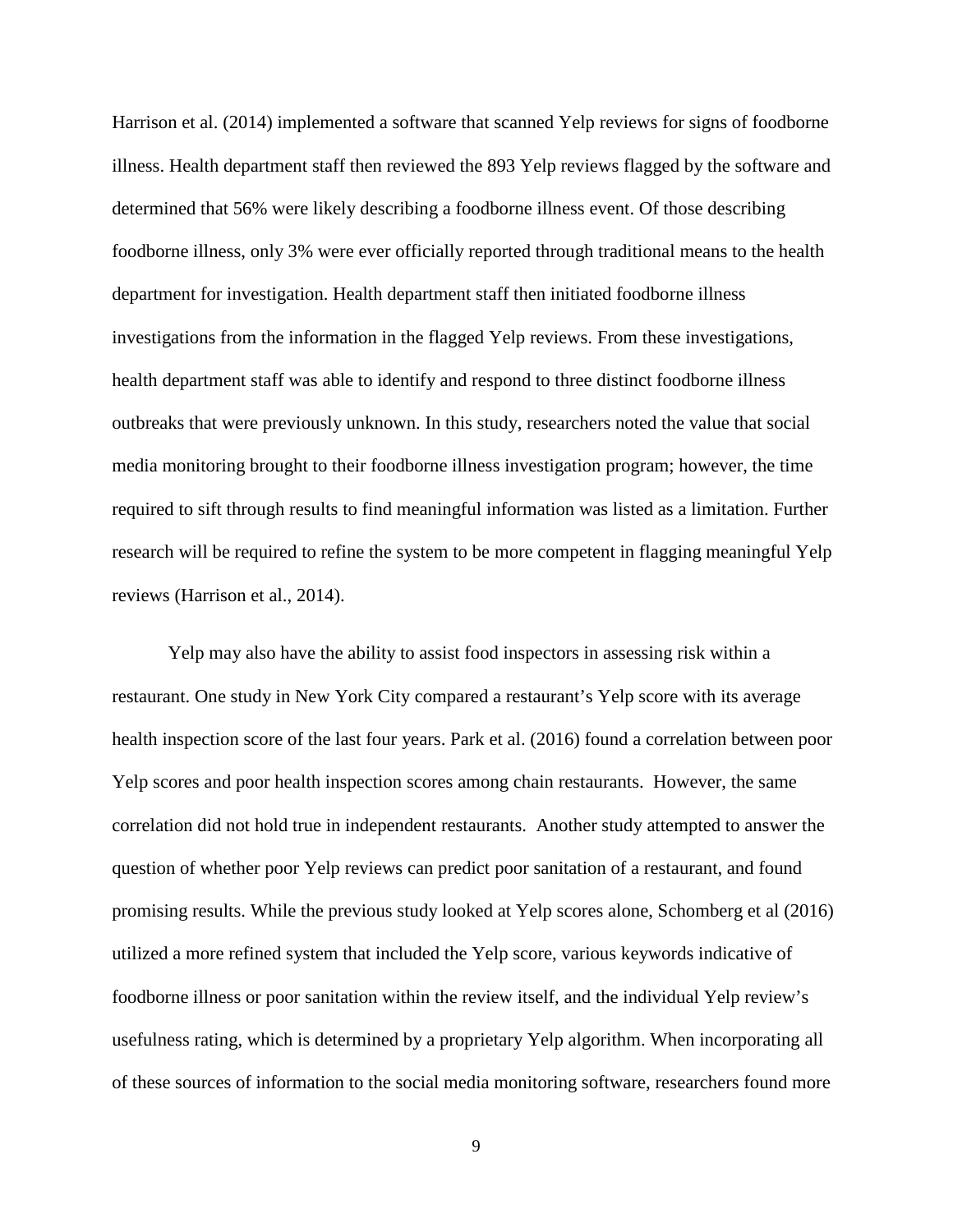promising results. In fact, 77% of restaurants flagged by this social media monitoring software in New York City were found to have critical food safety violations in their health inspection reports, resulting in a B grade or worse (Schomberg et al., 2016).

In addition to Yelp, Twitter is a popular source for data mining to identify possible foodborne illness. The Chicago Department of Public Health used a program called Foodborne Chicago to identify tweets originating within Chicago city limits that contained the keyword "food poisoning." The software then sent an automatic response to the user with a link for the online foodborne illness reporting form. Researchers found that after instituting this software, reports of foodborne illness went up and the subsequent inspections identified more lapses in food safety than random, routine inspections (Harris et al., 2014). This social media monitoring software was limited in the sense that it would only identify one phrase: food poisoning, so it is likely that it may have missed other users with foodborne illness who may have used different phrasing in their tweets.

Finally, researchers in New York found in a retrospective study that Twitter could be a valuable resource in identifying restaurants that are likely to have poor food safety practices. Sadilek et al. (2013) used a social media monitoring software called nEmesis that identified evidence of foodborne illness in the language of tweets and then incorporated geolocation tags to identify the restaurants with potential lapses in food safety. Then researchers obtained the health inspection reports and found that restaurants flagged by the software were more likely to have poor sanitation scores on their health inspection reports (Sadilek et al., 2013). The researchers of this study and SNHD teamed up to launch the software in Southern Nevada in 2015.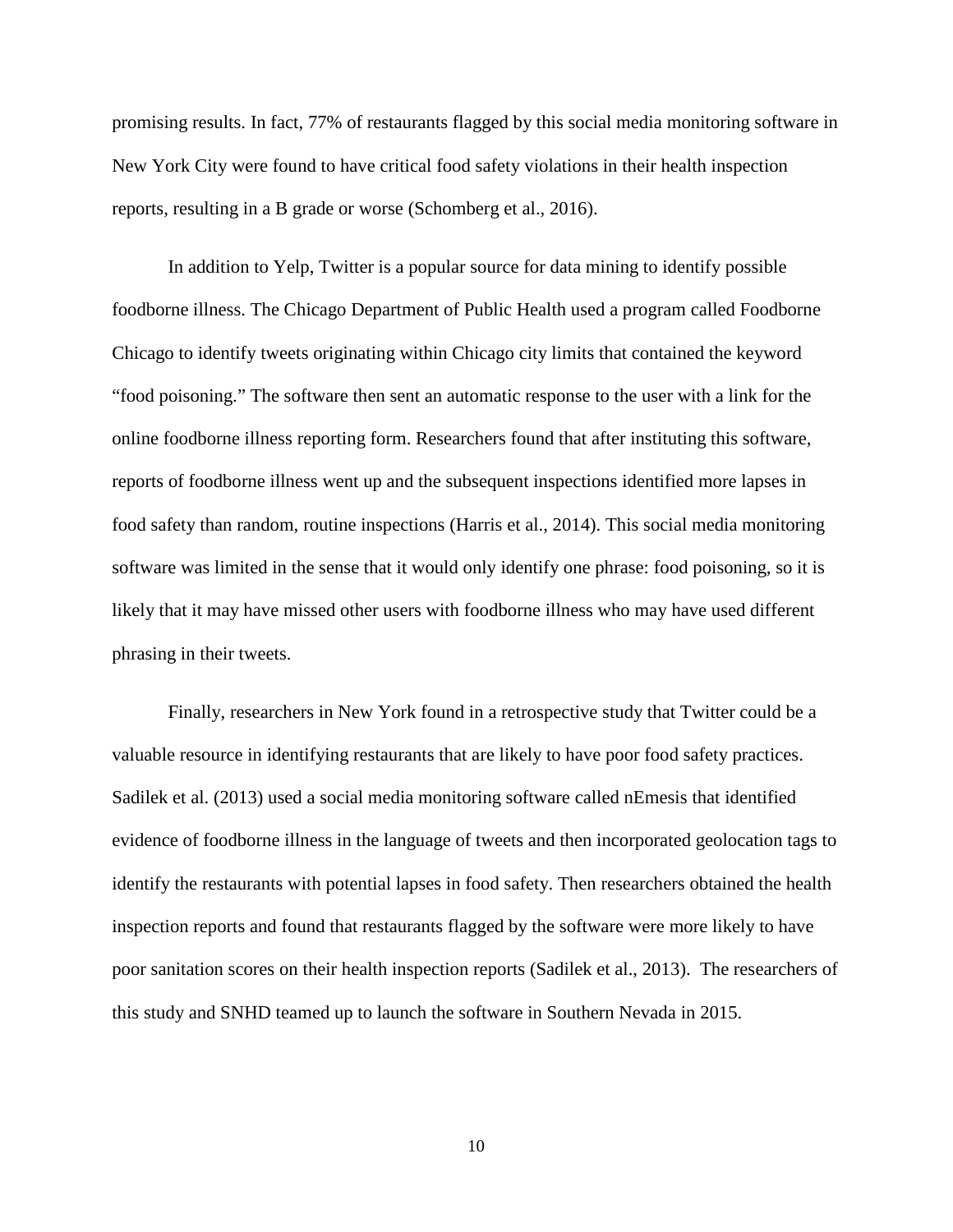#### <span id="page-17-0"></span>**nEmesis Software**

The software used in the study referenced above, nEmesis, was created by researchers at the University of Rochester. The goal was to mine social media for evidence of disease. Originally, the software was used to predict the spread of flu-like illness in New York City (Brennan et al., 2013). Then, the researchers moved on to using the software to locate potential foodborne illness in New York City in a retroactive study design (Sadilek et al., 2013). Most recently, the research team paired up with SNHD to test the software in a prospective study (Sadilek et al., 2016).

nEmesis uses the content in a user's tweet as well as their geolocation tags to identify and locate potential illness in the community. The software employs an advanced language model that uses a wide range of keywords allowing it to be able to interpret nuances and phrases, such as feeling "under the weather." The language model can also differentiate between feeling "so sick to my stomach" which is meaningful to researchers, from feeling "so sick of homework" which would be irrelevant (Sadilek et al., 2016). The software is also able to account for the incubation period of foodborne illness and to help more accurately identify which restaurant could have potentially been the source of illness.

More specifically, nEmesis works in the following way. A user will tweet, or post an update, from a restaurant. If the geolocation service setting on the phone is turned on, then nEmesis will be able to "snap" the individual to that restaurant they are currently in by using Google Place. Note that this original tweet does not have to be about foodborne illness symptoms or even food at all; nEmesis simply identifies that a particular person was at a certain restaurant at a given time. Then, nEmesis will follow the user for the next two weeks. If, during those next two weeks, the user tweets about foodborne illness symptoms, then the software will score that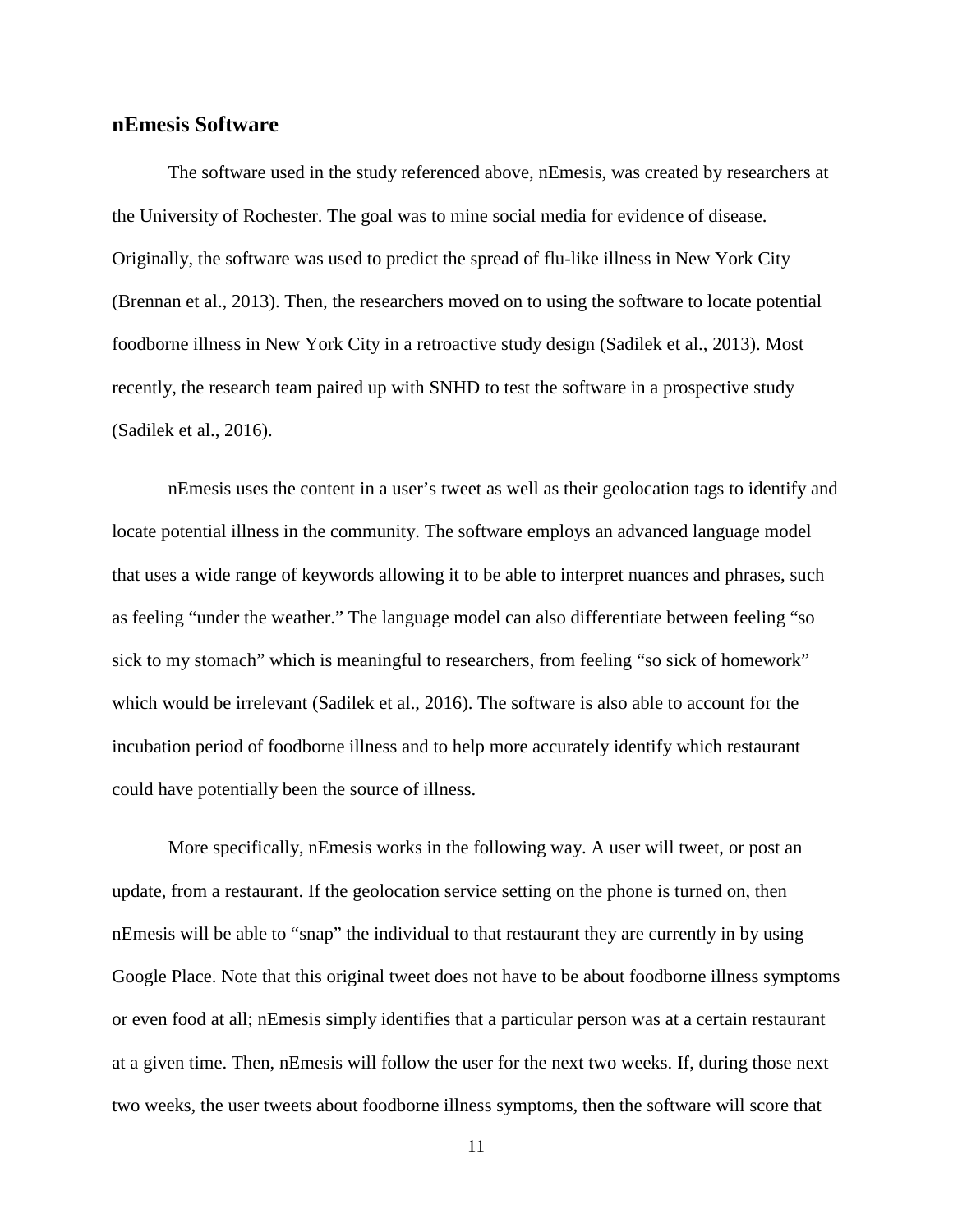sick tweet and associate it with the original restaurant. Restaurants then earn sick scores based on the number and severity of sick tweets posted by users after visiting. If a user tweeted from multiple restaurants before posting a subsequent sick tweet, then that sick tweet would simply be associated with all the previous restaurants during the incubation period. This means that most restaurants in the valley have a low level of noise, and it would take multiple sick tweets from multiple users to elevate the sick score above a specific threshold for response (DiPrete, 2016).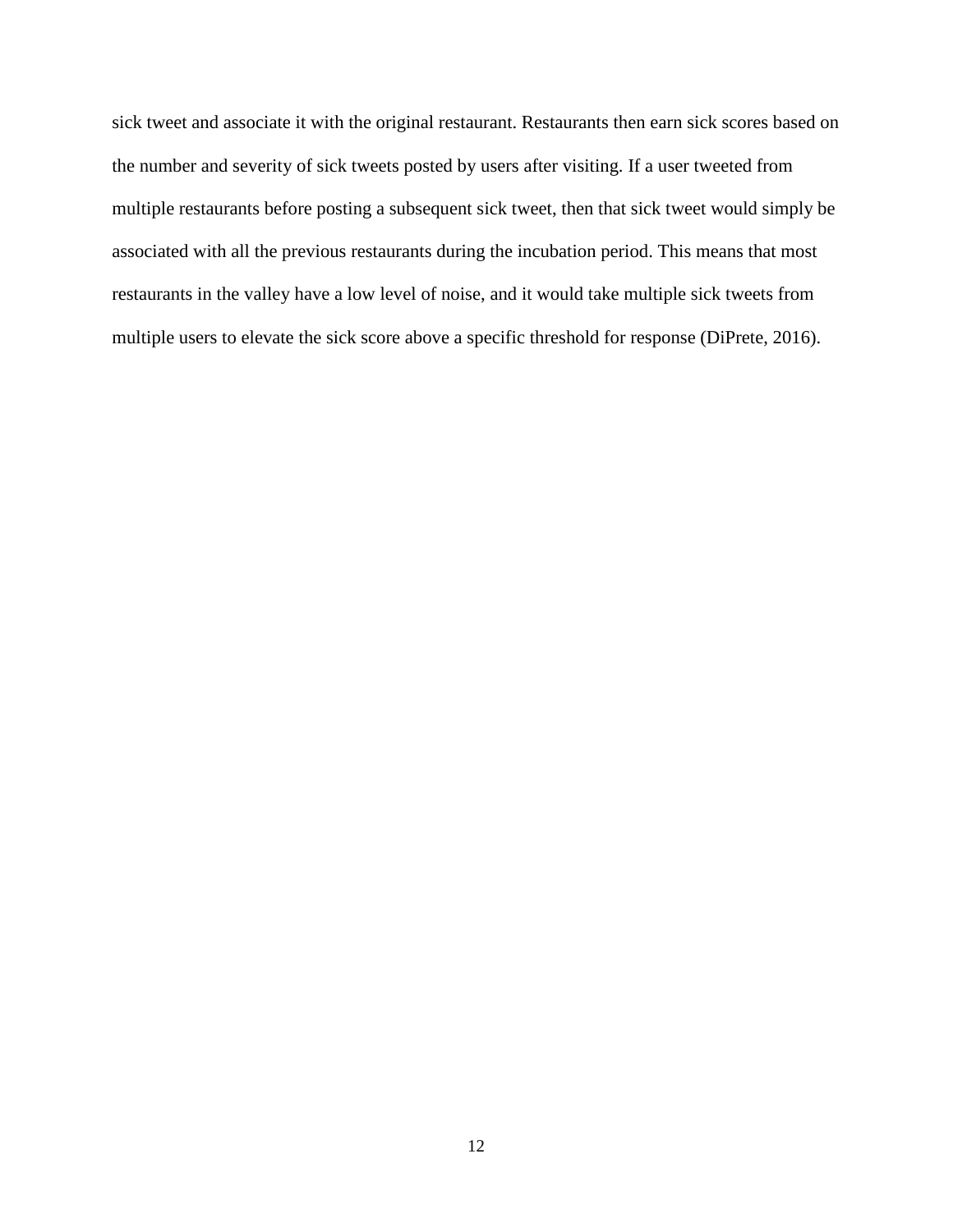#### <span id="page-19-0"></span>**nEmesis Social Media Monitoring at SNHD**

To determine if the list of sick restaurants compiled by nEmesis was accurate in the sense that it was comprised of restaurants with uncontrolled foodborne illness risk factors that could lead to foodborne illness, SNHD conducted a three month matched case control study (Sadilek et al., 2016). In the study, the restaurants flagged by the software were matched with similar restaurants based on area of town (using predefined geographic divisions created by SNHD) and type of restaurant. Different parts of town and different types of restaurants each have their own unique challenges, so researchers held these parameters the same to make fair comparisons. For example, if nEmesis flagged a fast food restaurant on the West side of town was matched with a fast food restaurant on the West side of town as a control. Flagged restaurants in hotels or food courts were excluded due to the difficulty in accurately identifying the correct restaurant in such a highly concentrated area. Blinded inspectors were then instructed to perform routine inspections at both the flagged restaurant and the control restaurant. The same inspector conducted both inspections for each pair to eliminate bias stemming from potential differences between inspectors (DiPrete, 2016).

Over the course of three months, 72 flagged restaurants were inspected as well as 72 controls. The results showed that adaptive inspections based on the software were 64% more likely to result in a C downgrade and on average earned 50% more demerits than controls (Sadilek et al., 2016). Therefore, researchers concluded that the social media monitoring software was effective in identifying restaurants that had the potential to spread foodborne illness and would benefit from intervention from SNHD inspectors.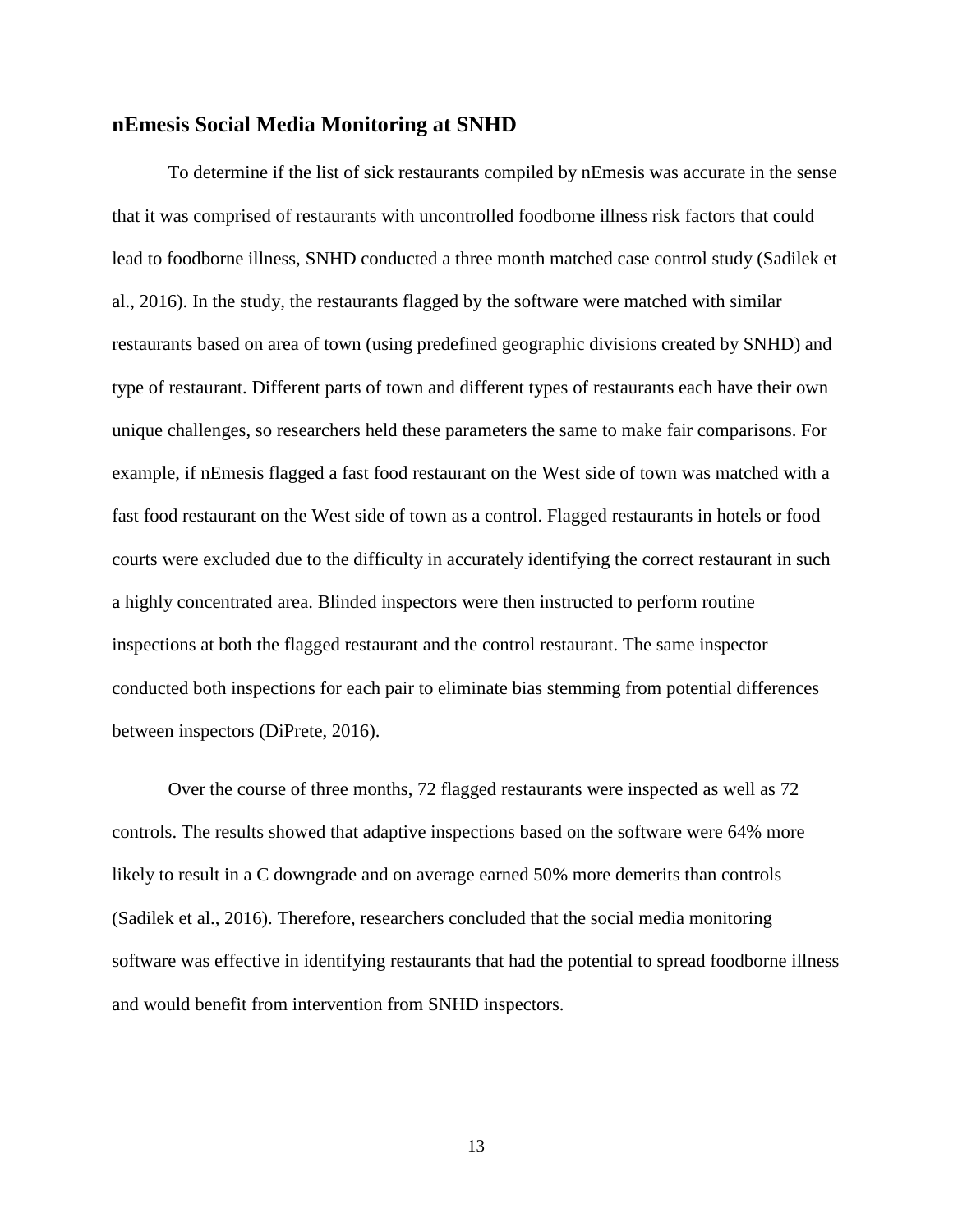#### <span id="page-20-0"></span>**Research Questions and Hypotheses**

The purpose of this study was to determine the extent to which the software was effective in identifying high risk facilities that could be the source of disease, and then characterizing those high risk facilities based on the Food and Drug Administration's five foodborne illness risk factors. In this study, the data resulting from 70 pairs of inspection reports from the Sadilek et al. (2016) matched case control study conducted from January through March of 2015 were examined in a novel way in a secondary data analysis. While the previous analysis determined that using social media monitoring in Southern Nevada has provided a useful tool to guide inspectors to restaurants that are more likely to have active lapses in food safety, there are two areas that research did not explore. First, the previous study by Sadilek et al. (2015) did not consider the violations that may have been observed multiple times in a restaurant, but due to the current SNHD inspection structure are only counted once in the report. Secondly, the previous study did not evaluate the role of the five foodborne illness risk factors. In this study, both of these areas were explored using data from the original Sadilek et al. (2016) study.

#### <span id="page-20-1"></span>*Research Question 1: Adjusted Score*

Did the social media monitoring software identify restaurants with more food safety issues than the controls based on adjusted scores?

H1o: The social media monitoring software did not identify restaurants with more food safety issues than the controls based on adjusted scores.

H1a: The social media monitoring software did identify restaurants with more food safety issues than the controls based on adjusted scores.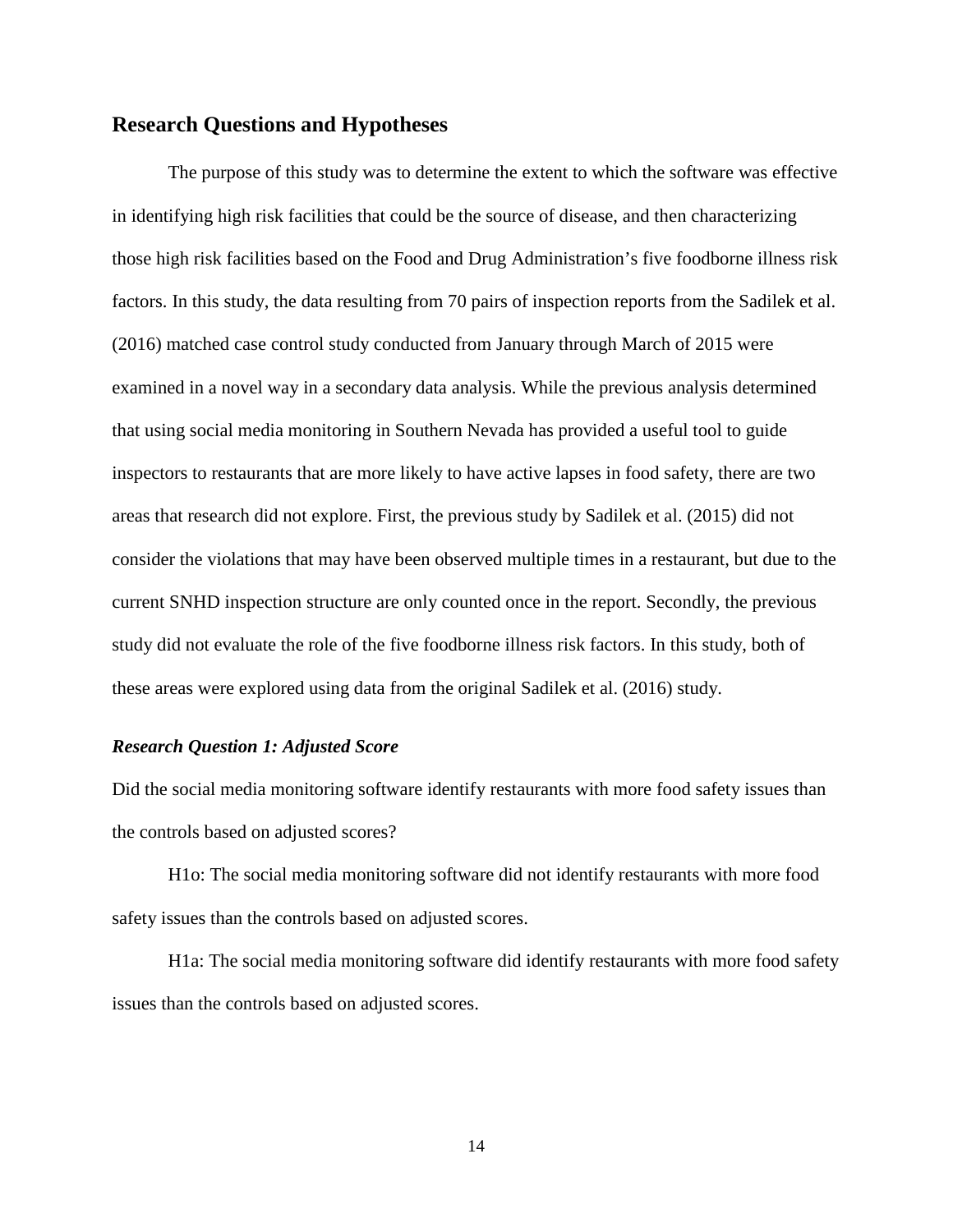#### <span id="page-21-0"></span>*Research Question 2: Foodborne Illness Risk Factor*

Did the social media monitoring software identify one foodborne illness risk factor that was cited more often than the others among restaurants flagged to be at high risk for spreading foodborne illness?

H2o: The social media monitoring software identified no difference in the number of times each risk factor was cited among restaurants flagged to be at a high risk for spreading foodborne illness.

H2a: The social media monitoring software did identify one risk factor that was cited more often than the others among restaurants flagged to be at a high risk for spreading foodborne illness.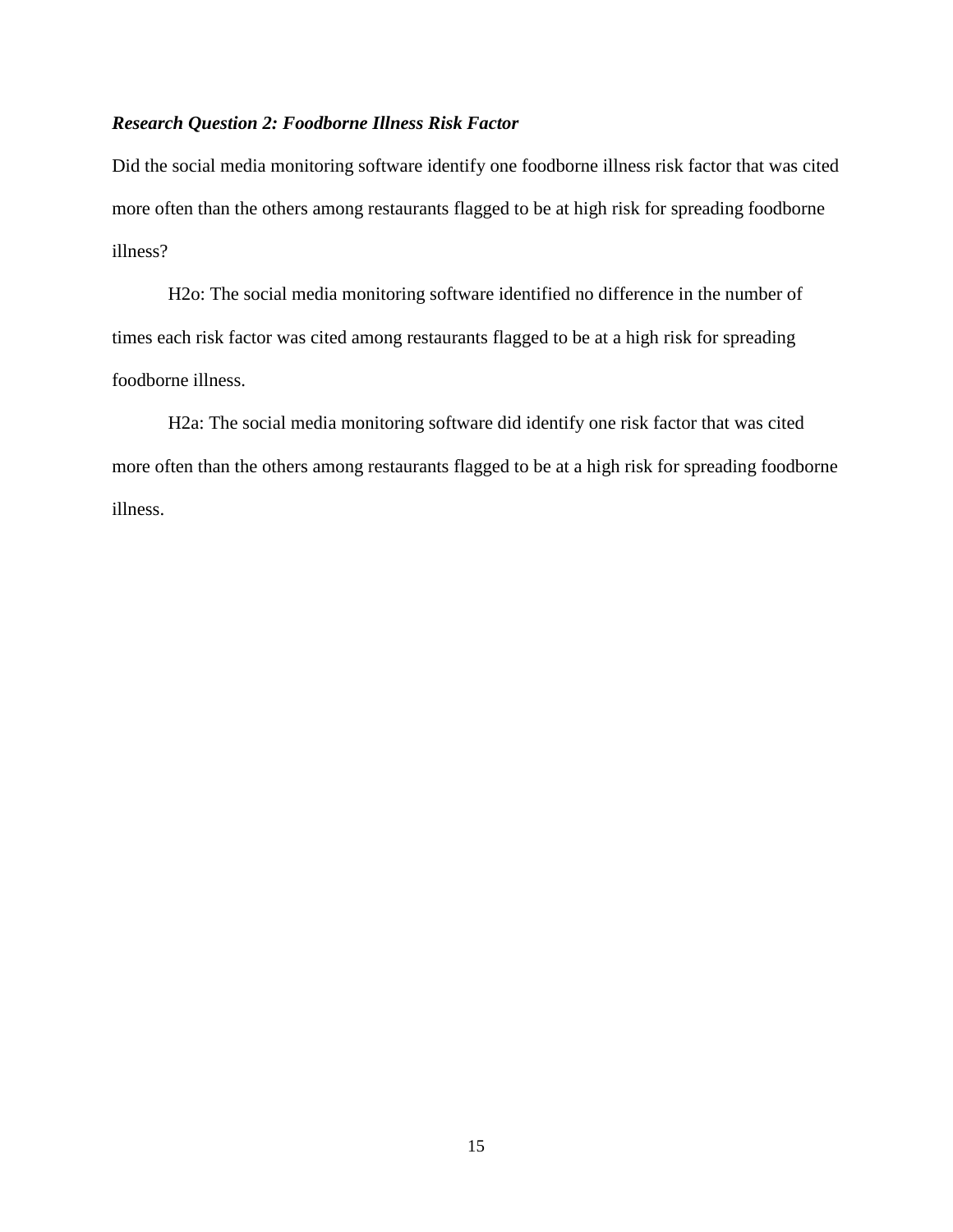#### <span id="page-22-0"></span>**Methodology**

#### <span id="page-22-1"></span>*Adjusted Score*

In this research, an adjusted score was created that that took into account the total number of food safety issues cited. SNHD currently only counts the amount of violation categories that were observed and disregards the amount of issues observed within each category. Each pair of full inspection reports was obtained and the total number of citations was counted, whether they fell under one violation category or many, to reach an adjusted score. Then, the adjusted score of the flagged facilities was compared with the matched control facilities.

#### <span id="page-22-2"></span>*Foodborne Illness Risk Factor*

The second portion of the study identified whether the adaptive inspections based on the social media monitoring software resulted in one foodborne illness risk factor being cited more often than the others. Each violation number on the inspection report is based on a foodborne illness risk factor. Appendix B shows each violation and the base foodborne illness risk factor it is associated with (SNHD, n.d., a). The SNHD inspection report often lists multiple items under one violation number. For the purpose of clarity, Appendix B lists each item separately which is why the table may show multiple entries for the same violation number.

In Appendix B, it is evident that some violation numbers do not match directly with one risk factor. For example, violation number one contains a broad rule of operating within the parameters of the health permit. This rule could be violated in a multitude of different ways and the exact violation observed will explain which risk factor the violation falls under. When this violation was cited in the inspection report, the exact observation as described on the inspection report was examined and the appropriate risk factor was assigned on a case-by-case basis. Another example is violation 21 where the SNHD inspection report requires the manager to be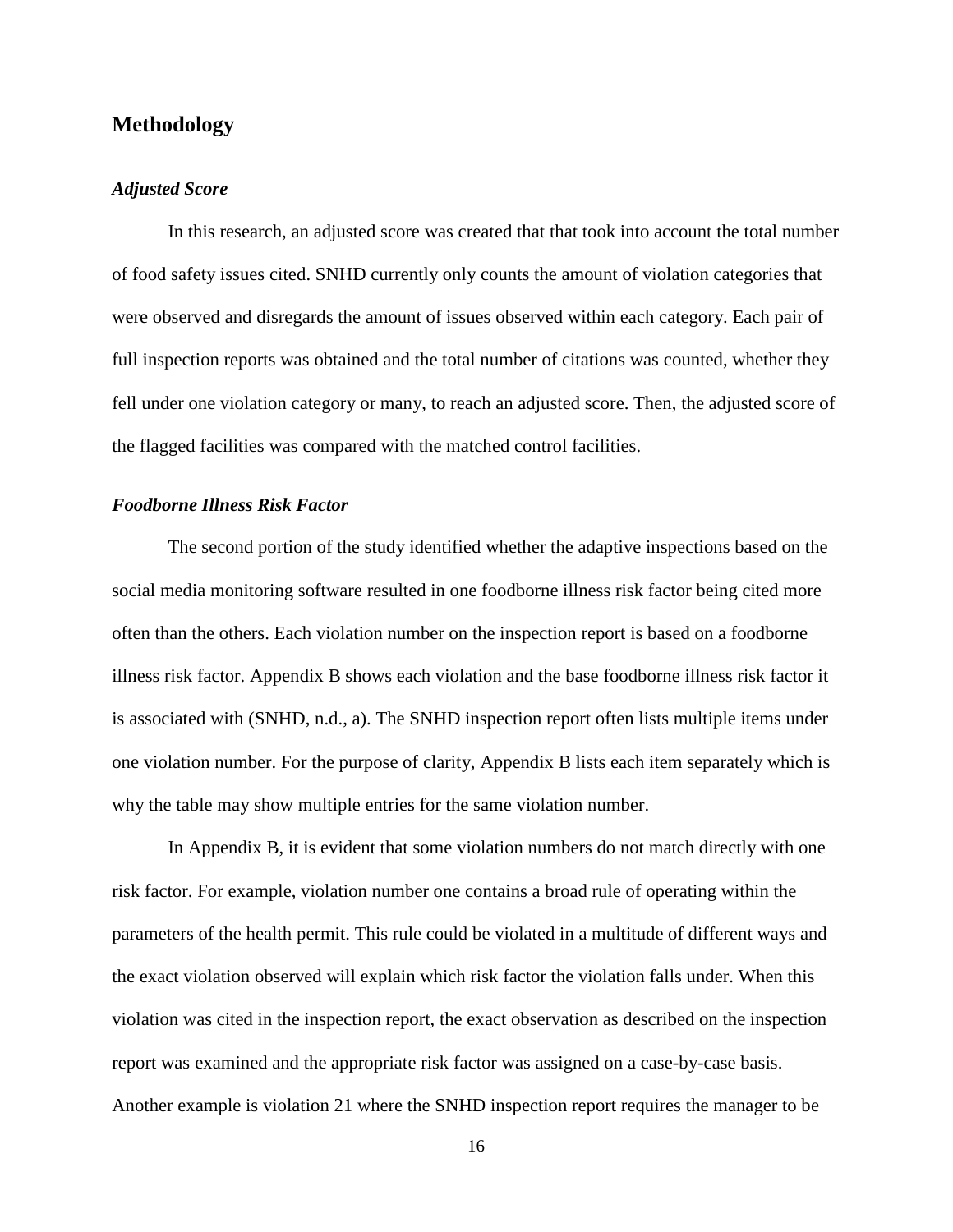knowledgeable in food safety. This violation ultimately correlates to all 5 risk factors. In the event that the manager is unknowledgeable, it is likely that there will be other food safety violations observed during the inspection. When this violation was cited on a report, it was excluded from further analysis in the study, relying on subsequent food safety violations with exact examples and direct risk factor correlations to relay the severity of food safety lapses. Finally, there are multiple violation numbers on the inspection report that are simply legal requirements not relating to a risk factor. These were also excluded for the purpose of this study. Violation number 23, for example, refers to adherence to the Nevada Clean Indoor Air Act. A restaurant that allows smoking is against the law, and would be cited as such; however, it has no bearing on food safety or this study, so for that reason it was excluded.

By using this method, the inspection report observations were translated from SNHD violations to their root foodborne illness risk factors. The number of times each risk factor was observed in each inspection was totaled. Then, the number of times each risk factor was cited in the flagged facilities was compared with each time it was cited in the control facilities using a matched case control analysis.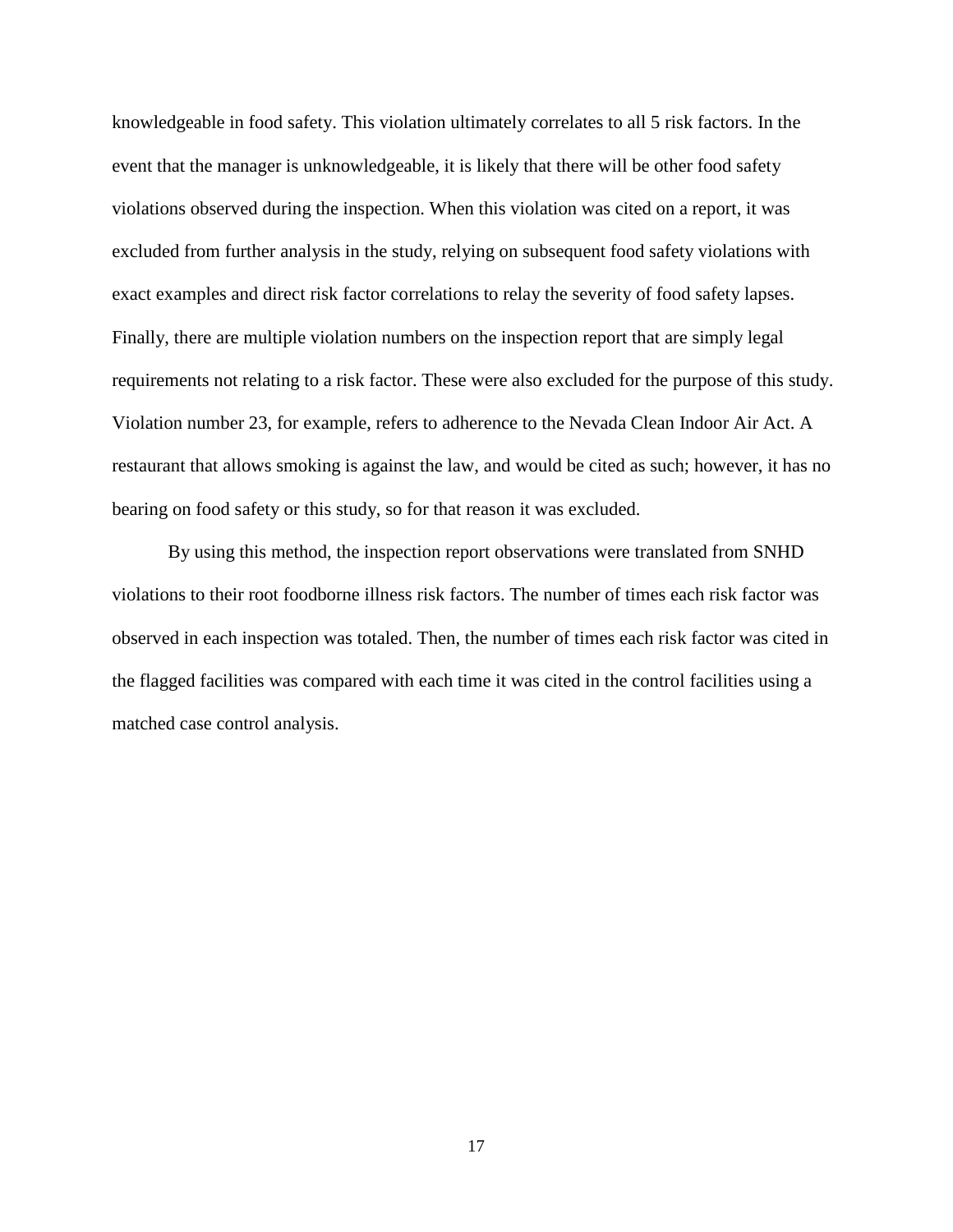## <span id="page-24-0"></span>**Results**

#### <span id="page-24-1"></span>*Adjusted Score: Descriptive Epidemiology*

Data from 70 pairs of restaurants, 140 restaurants total, were examined. An increase in the median number of demerits was observed in both the control and flagged groups when transforming from original to adjusted scores, as illustrated in Figures 1 and 2. Medians were used as a more accurate measurement since the data were not normally distributed. The median of the control group shifted slightly from a score of 6 to a score of 7 after adjustment. The median of the flagged group shifted more prominently from a score of 9 to a score of 12.



**Figure 1. Difference in Scores after Adjustment for Control Restaurants**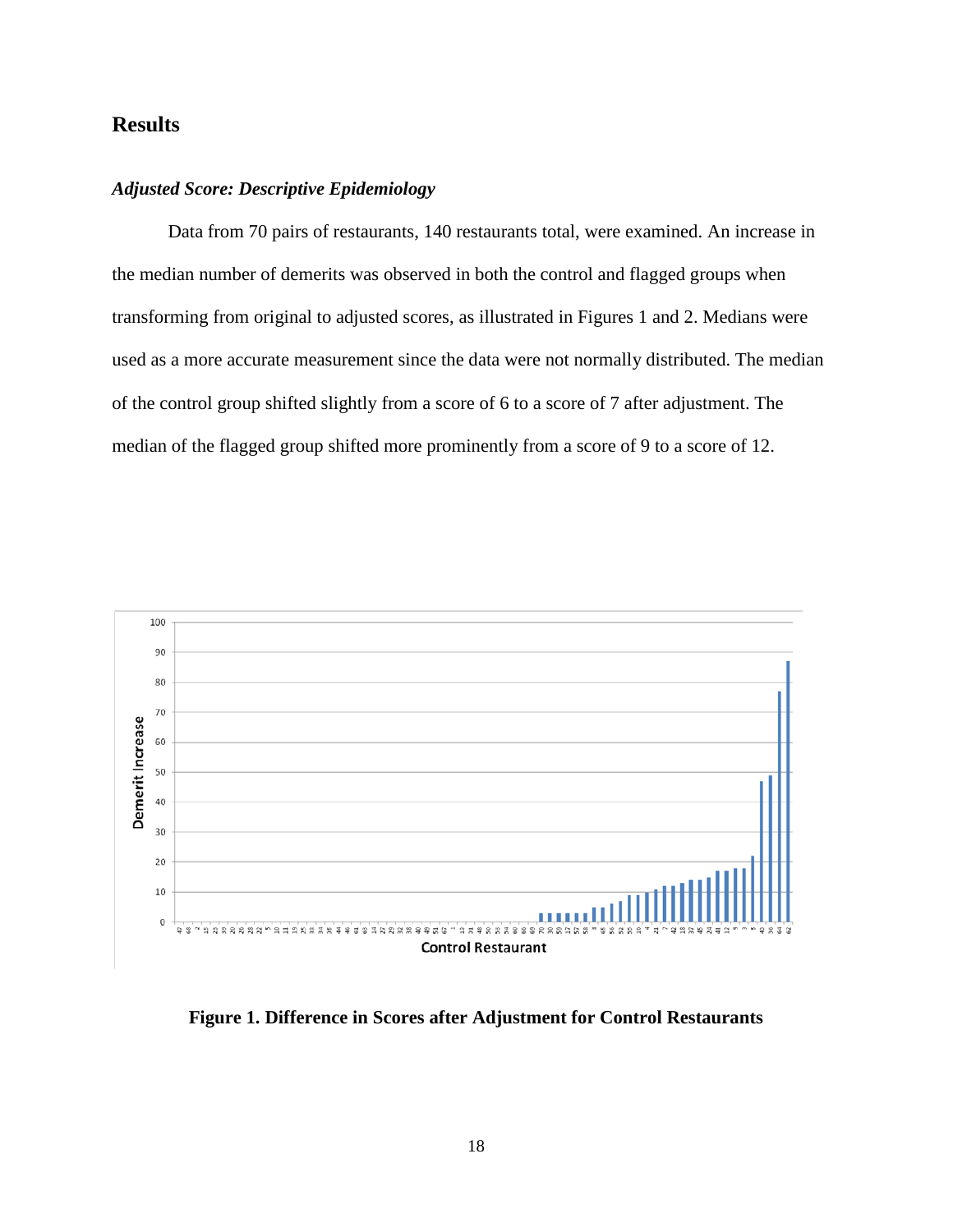

**Figure 2. Difference in Scores after Adjustment for Flagged Restaurants**

#### <span id="page-25-0"></span>*Adjusted Score: Statistical Analysis*

Due to the matched case control study design of the original data, a pairwise analysis was necessary. A Related Samples Wilcoxon Signed Rank Test was utilized in order to account for the non-parametric distribution of data observed. This test allowed for the comparison of the median of differences between control adjusted scores and flagged adjusted scores. It was determined that there were 38 positive differences, 21 negative differences, and 11 ties among the pairs. Figure 3 illustrates the difference in adjusted scores between the control restaurant and the flagged restaurant in each restaurant pair. With a significance level of 0.05, the p-value was 0.031, allowing for rejection of the null hypothesis. The social media monitoring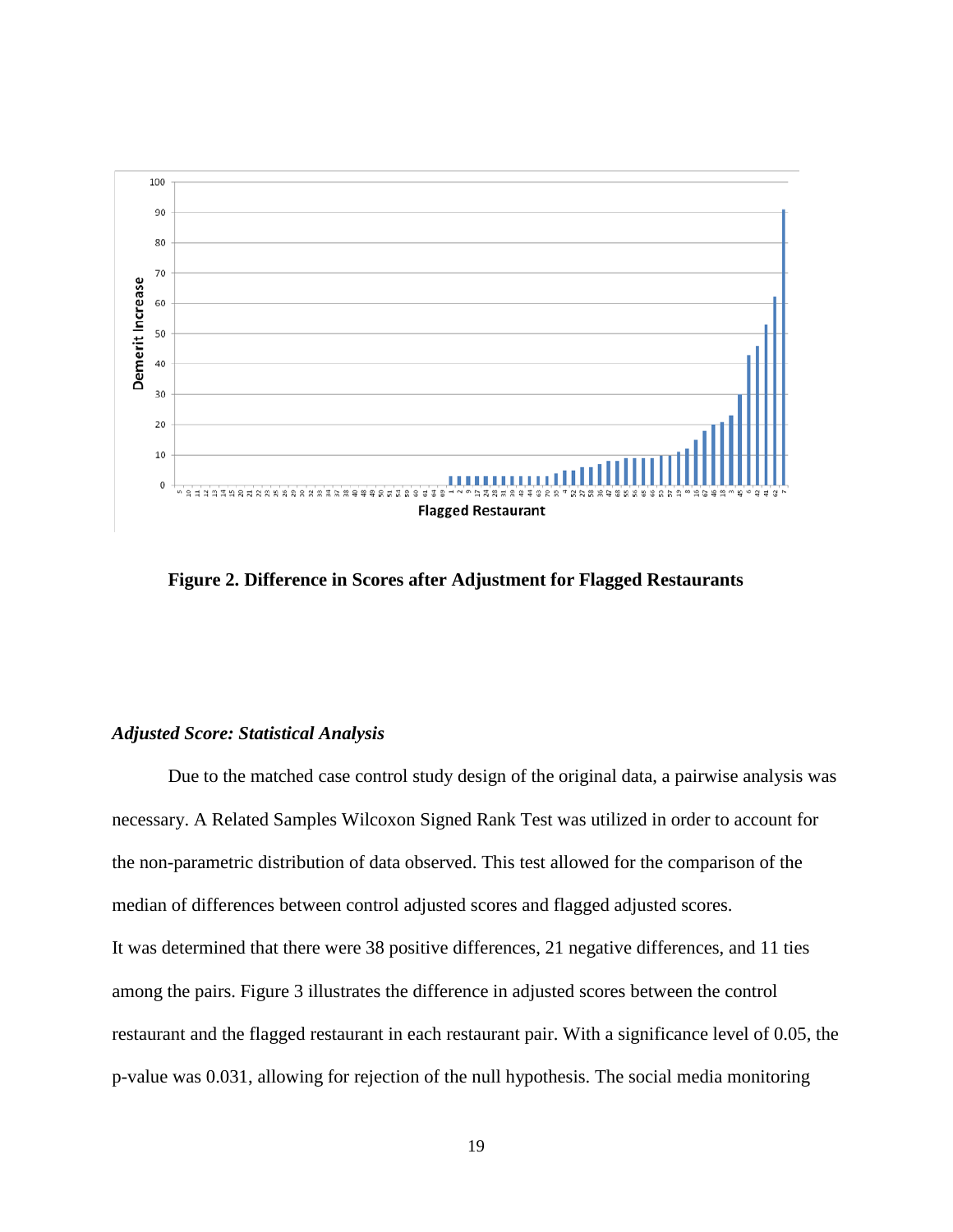software successfully identified restaurants with more food safety issues than control restaurants using an adjusted inspection score.



**Figure 3. Difference Between Control Adjusted Score and Flagged Adjusted Score within Restaurant Pairs**

#### <span id="page-26-0"></span>*Foodborne Illness Risk Factor: Descriptive Epidemiology*

Two of the five risk factors were observed so infrequently in the inspections that they were excluded from analysis: Approved Source was observed three times out of 140 restaurants and Cook Temperatures was observed only one time. Figure 4 displays the total observations for each risk factor. Contamination was cited most frequently in both groups: 215 times in flagged restaurants and 194 times in control restaurants. Contamination concerns were also observed more times in an individual restaurant than the other risk factors (3.1 times per flagged restaurant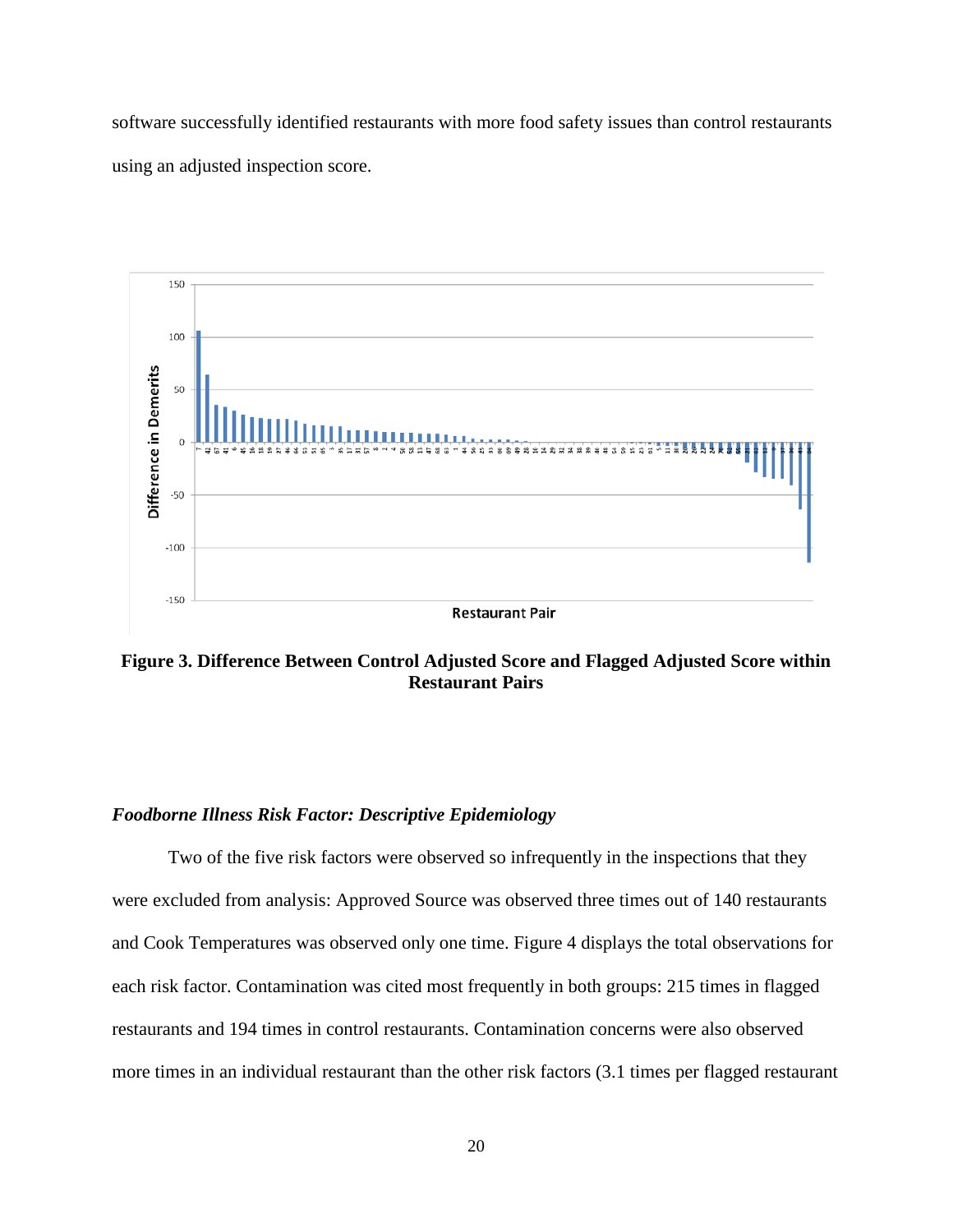and 2.8 times per control restaurant). Finally, contamination issues were observed in more restaurants than any other risk factor: in 55 flagged restaurants and in 55 control restaurants. Table 1 summarizes these observations.



**Figure 4. Total Number of Observations of Each Risk Factor**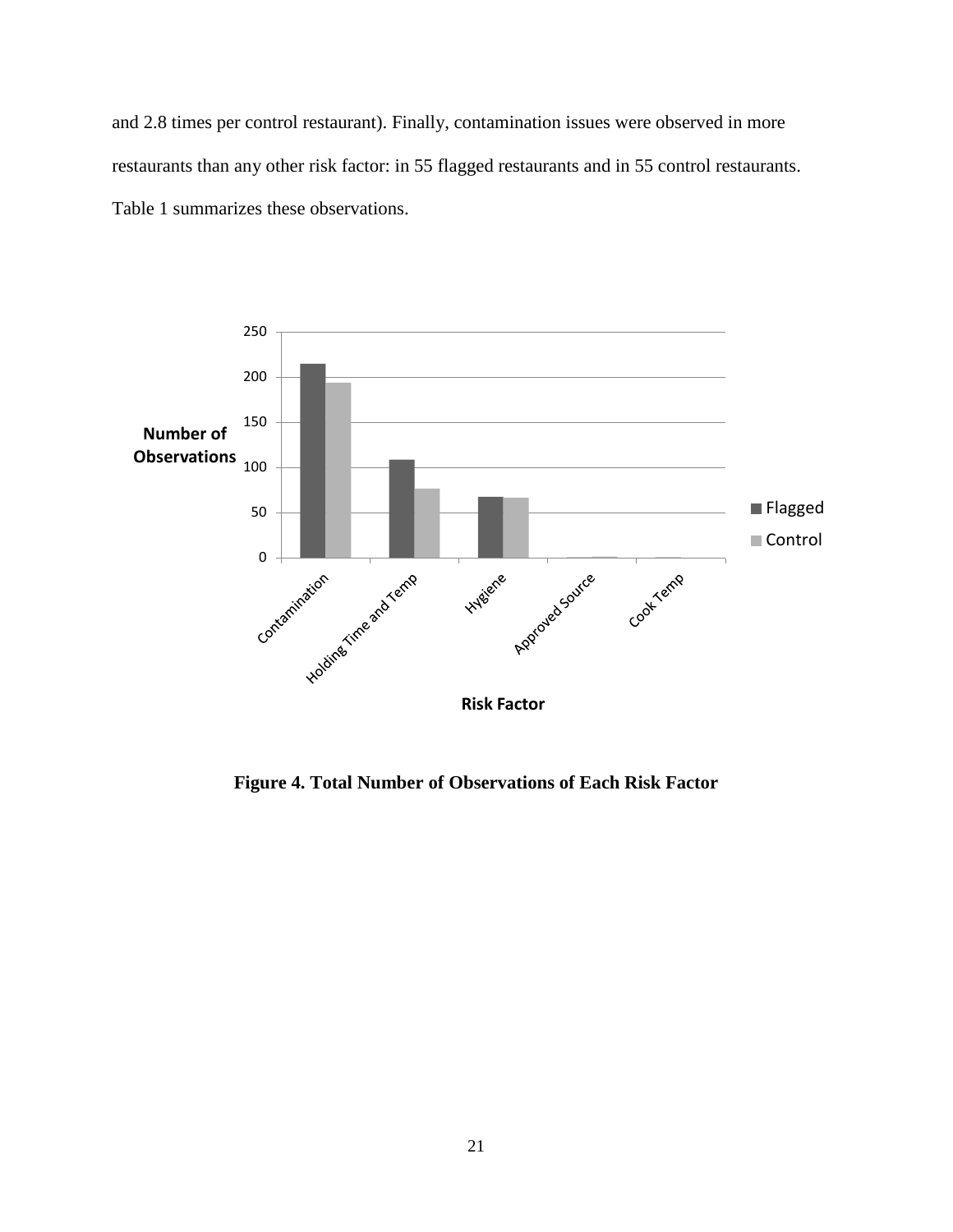| <b>Risk Factor</b>              | <b>Flagged Group</b>  |                                      | <b>Control Group</b>                    |                       |                                      |                                         |
|---------------------------------|-----------------------|--------------------------------------|-----------------------------------------|-----------------------|--------------------------------------|-----------------------------------------|
|                                 | Total<br>observations | Average<br>times<br>observed<br>1n a | Number<br>of<br>restaurants<br>observed | Total<br>observations | Average<br>times<br>observed<br>in a | Number<br>of<br>restaurants<br>observed |
|                                 |                       | restaurant                           | 1n                                      |                       | restaurant                           | 1n                                      |
| <b>Hygiene</b>                  | 68                    | 0.97                                 | 37                                      | 67                    | 0.96                                 | 26                                      |
| <b>Holding Time</b><br>and Temp | 109                   | 1.6                                  | 38                                      | 77                    | 1.1                                  | 26                                      |
| <b>Contamination</b>            | 215                   | 3.1                                  | 55                                      | 194                   | 2.8                                  | 55                                      |

**Table 1. Breakdown of Risk Factor Observations**

#### <span id="page-28-0"></span>*Foodborne Illness Risk Factor: Statistical Analysis*

For the same reasons outlined above, a Related Samples Wilcoxon Signed Rank Test was utilized. This test was performed individually for each risk factor in order to compare the median of the differences between the number of observations in the flagged restaurants and that of the control restaurants. For each risk factor, the difference in the number of times a risk factor was observed between flagged and control restaurants was not statistically significant so in each case the null hypothesis was retained. The p-values for each risk factor were as follows: Personal Hygiene was 0.755, Contamination was 0.359, and Holding Time and Temperature was 0.120.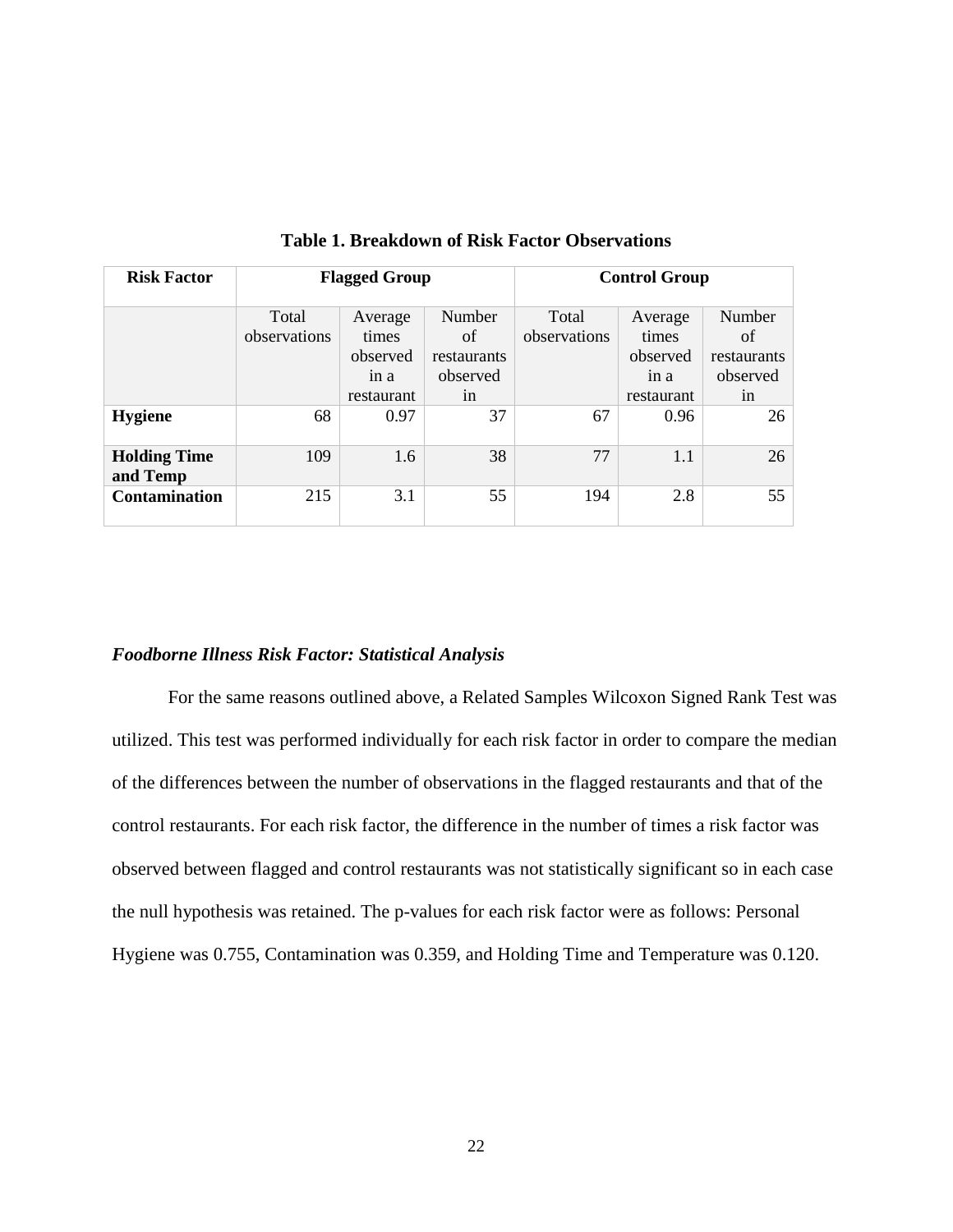#### <span id="page-29-0"></span>**Discussion**

#### <span id="page-29-1"></span>*Adjusted Score*

The first section of this study revealed that the software did, in fact, lead inspectors to restaurants with more food safety issues than controls based on adjusted scores. The original study using the nEmesis software by Sadilek et al. (2016) observed similar results when analyzing the original scores of control and flagged restaurants. The use of adjusted scores in this study showed a wider gap between control and flagged than what was observed previously. Specifically, adjusted scores showed a median score of 7 demerits for control and 12 for flagged, while original scores showed a median of 6 for control and 9 for flagged. Therefore, the gap between flagged and controls widened by nearly 50%, from 3 to 5 demerits, when using adjusted scores.

Adjusted scores were higher than original scores overall in both groups. The method of accounting for every food safety issue observed provides a more accurate reflection of a restaurant's control over food safety. In some instances, the difference in score was exceedingly large after adjusting: up to 91 demerits. In fact, using the adjusted score, 17 of the 140 restaurants would have been closed for exceeding 40 demerits, SNHD's threshold dictating an immediate closure of a restaurant. In actuality, only one restaurant was closed during the study period. It was also observed that as the original score increased, the gap between the original score and the adjusted score increased as well. This shows that the struggling restaurants may be struggling more than originally thought.

When looking at both groups of restaurants as displayed in Figures 1 and 2, the majority, 51%, had no change in their scores after adjustment. These restaurants typically had successful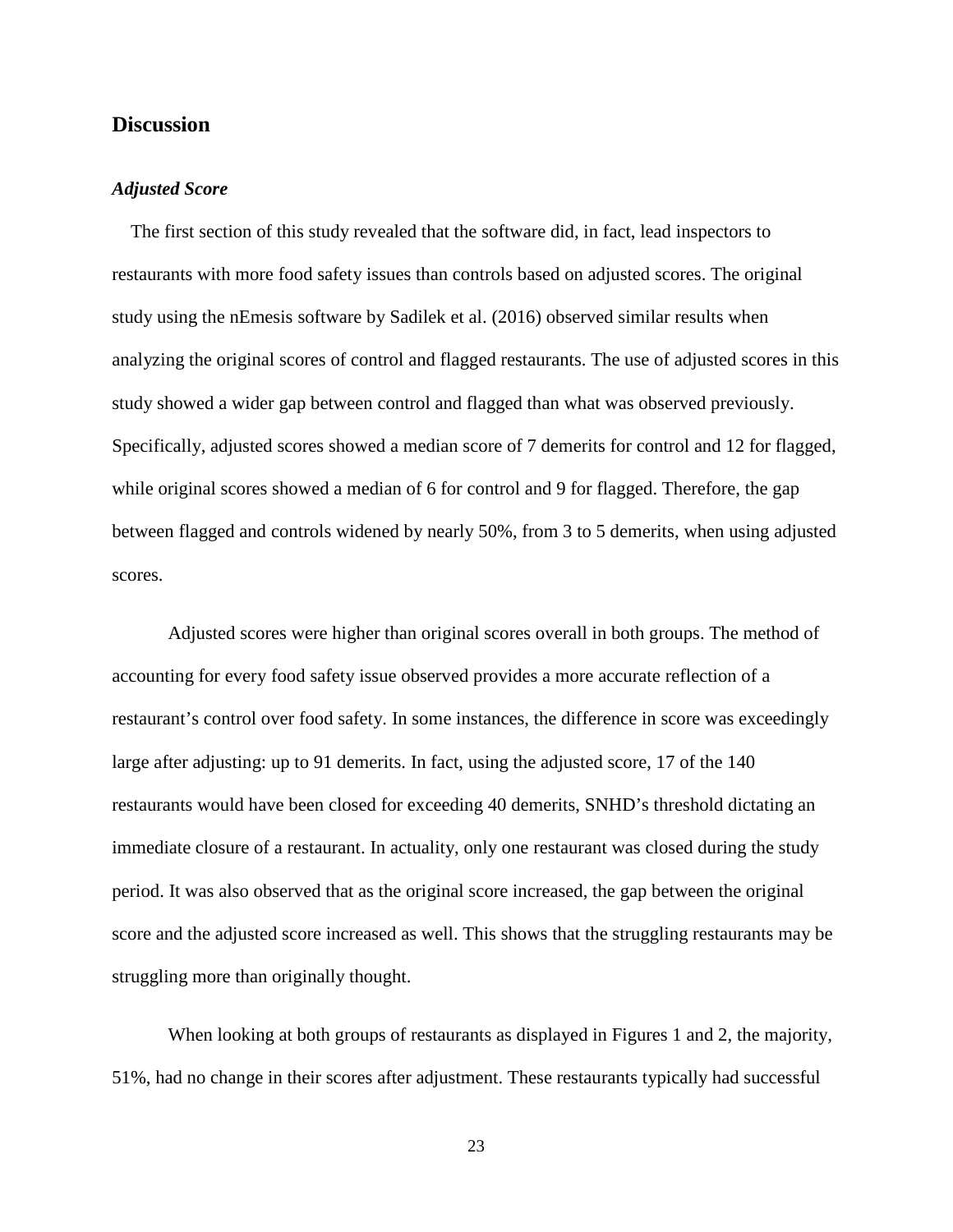inspection results. Only 23% of restaurants had a significant change in score after adjustment of 10 demerits or more. This small group of restaurants was comprised of mostly poor inspection grades: 81% had an original score of a B-downgrade or worse. Therefore, the adjustment of scoring resulted in many passing restaurants continuing to pass and the struggling restaurants were left with a score that more accurately represents their food safety practices.

Restaurant inspection scoring is a complicated matter and there is no universal approach. While every jurisdiction bases their inspection program on the same FDA guidelines, their application of the Food Code and how to handle violations changes from place to place. There are many methods of scoring utilized throughout the country. San Francisco uses a point system where each restaurant starts with 100 points and each violation reduces the score, so high scores signify better food safety (San Francisco Department of Public Health, n.d.). In September of 2016 Washoe County, Nevada switched over from letter grade scoring similar to SNHD's to a stoplight pass/fail system with three inspection outcomes: green pass, yellow pass with conditions, or red closure (Washoe County Health District, n.d.; Kitchen, R., 2016). Due to the wide variety of strategies, it is common practice for health departments to periodically review their current protocols and consider ways to enhance their programs.

#### <span id="page-30-0"></span>*Foodborne Illness Risk Factor*

Of the five foodborne illness risk factors, contamination was by far cited most often. This is perhaps in part because of the design of the inspection report. There are simply more ways for a contamination violation to occur so they are split up on the inspection report. For example, violation 11 covers contamination during storage, preparation, and service; violation 12 covers contamination by chemicals; violation 13 covers contamination by employees and customers;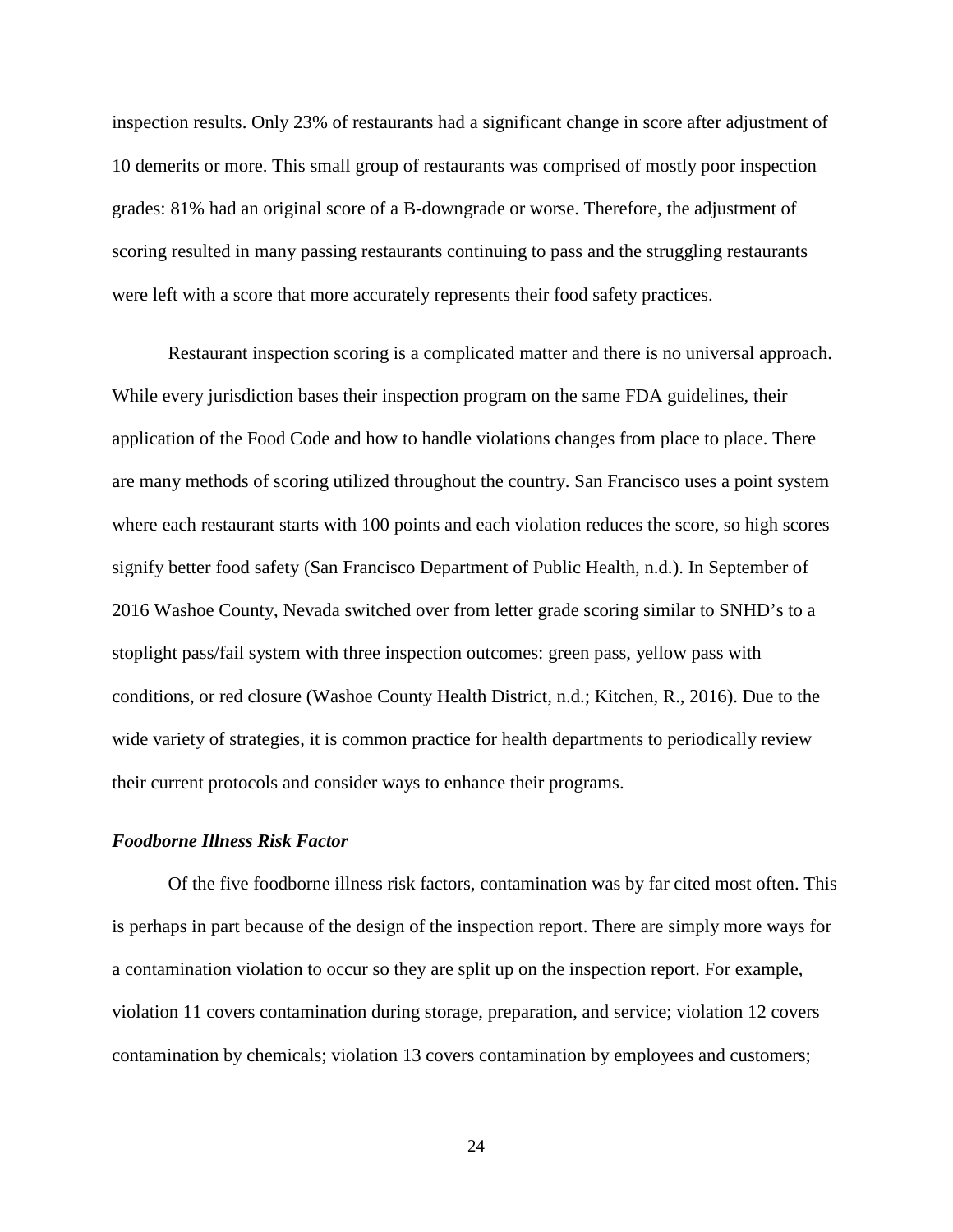and violation 14 covers contamination by equipment and surfaces. In short, there are more opportunities during an inspection for contamination to be cited than any other risk factor.

The fact that one risk factor was predominant in both the flagged and control groups shows that the flagged restaurants are not different from controls based on the types of risk factor issues observed. Instead, the difference between flagged restaurants and control restaurants lies in the amount of risk factor issues observed. This information means that the same education and intervention strategies designed for flagged restaurants can be beneficial for all restaurants since they are not inherently different in the types of violations observed.

#### <span id="page-31-0"></span>*Limitations*

During the pilot test at SNHD, there was a delay between when the list of flagged facilities was received and when they were inspected. The delay was sometimes as long as 6 days between a restaurant being flagged by the software and inspected by SNHD staff. It is of course possible that conditions of the restaurant at the time of the potential exposure were drastically different than the conditions observed during the time of the inspection. For example, a sick worker could no longer be working, a broken refrigerator could have been fixed, or a vacationing manager could have returned to work. Additionally, in this system there is no confirmation of foodborne illness. Foodborne illness symptoms in a tweet can look similar to other diseases, such as Crohn's disease, which is chronic and not contagious. Also, the software is accurate in its geolocation technology up to 50 feet. In the event of a small strip mall or a food court, for example, the accuracy of the restaurant selection suffers. Finally, while each set of restaurants was inspected by the same inspector, throughout the study multiple inspectors were involved. Despite required REHS (Registered Environmental Health/Sanitarian) certifications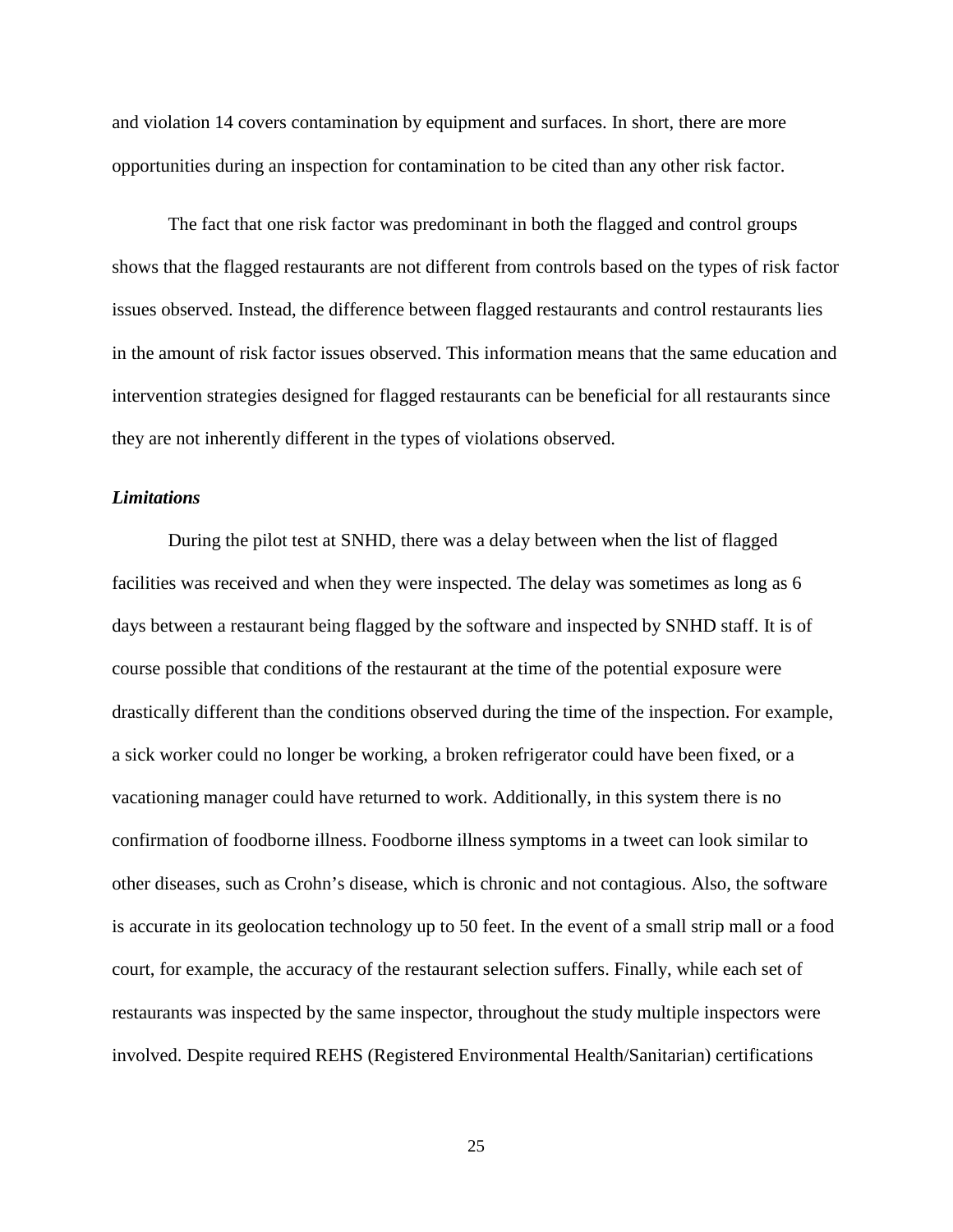and ongoing training, there could be differences between how each inspector conducts an inspection.

#### <span id="page-32-0"></span>*Recommendations*

The success of the nEmesis software in guiding inspectors toward struggling restaurants is yet another example of social media monitoring being used by public health professionals to protect their communities. This novel category of technology is a growing trend and it has the capability to become a valuable tool for health departments everywhere. In the battle against foodborne illness, this software can help alert inspectors to struggling restaurants faster in order to make corrective actions quicker and potentially prevent outbreaks. It is recommended that Health Departments consider incorporating similar software to help identify and respond to potential foodborne illness in all communities. Future research in this field should attempt to identify what effect, if any, utilizing this type of software has on the rates of confirmed foodborne illness in the community.

The use of adjusted scores in this study illustrated the true management of food safety in the restaurants. It is recommended that SNHD work with the food service industry, food service customers, and other stakeholders to update the scoring system in a way that incorporates every food safety issue observed during a restaurant inspection. In the event that the exact adjustment used in this study is implemented by SNHD, it is recommended that SNHD evaluates appropriate thresholds for downgrades. For example, with a new scoring system, perhaps 12 demerits or less might be a more reasonable cutoff for an A grade rather than the current 10 demerits.

In both the control and flagged groups, contamination was by far the most commonly observed risk factor out of compliance. SNHD currently has a Food Establishment Resource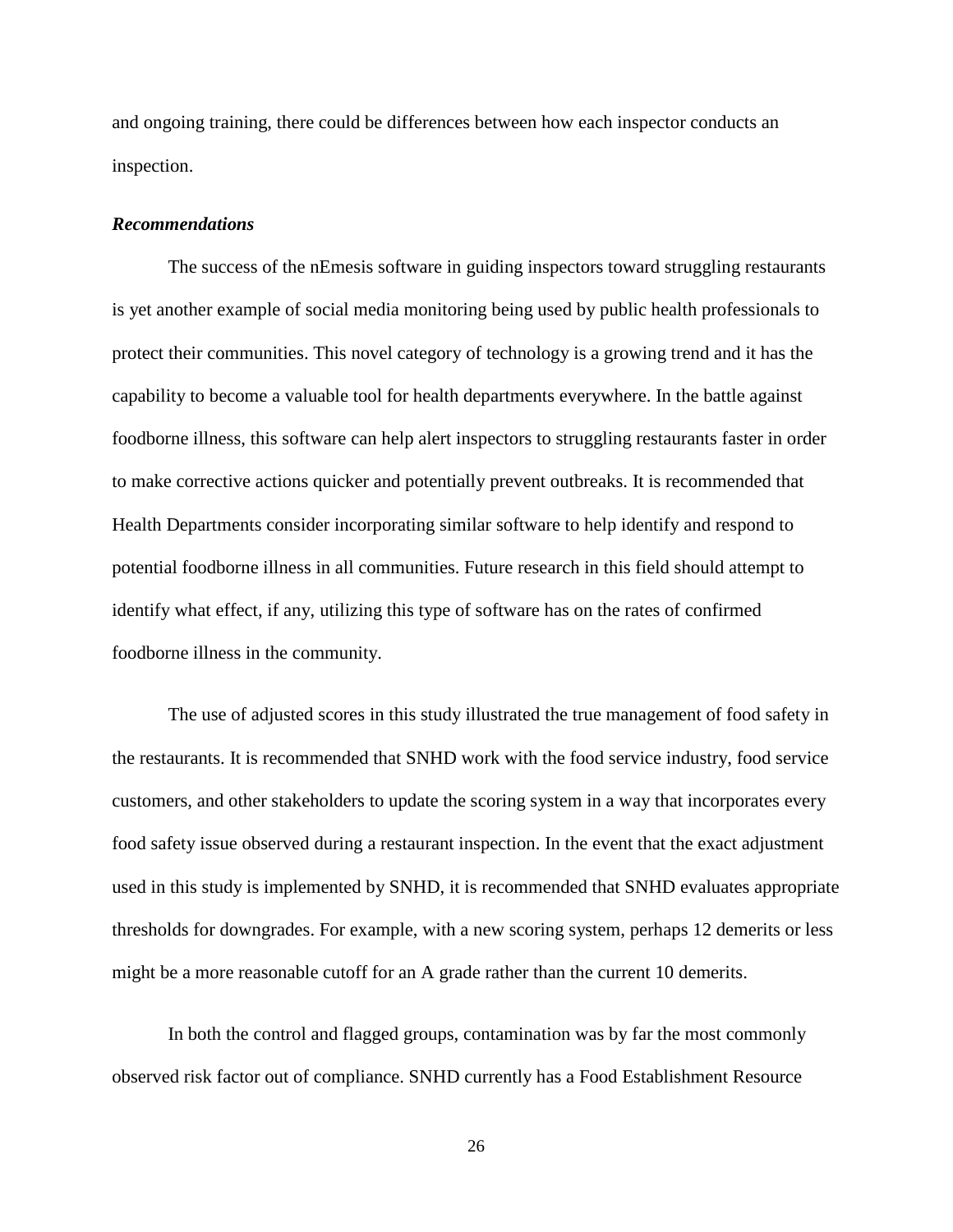Library website designed to help food workers and managers learn and enact good food safety practices. This online library offers fact sheets, food service logs, and sample procedures covering a variety of food safety topics in multiple languages. It is recommended that SNHD develop additional education resources specifically on the topic of contamination prevention to help restaurants manage this risk factor.

In response to identifying that contamination is the biggest food safety concern in restaurants, it is recommended that further research identifies novel and effective ways of preventing contamination. Prevention measures could come in the form of altering the built environment, improving management training and communications, or even the development of novel products such as anti-bacterial surfaces or improved sanitization equipment. A summary of recommendations is provided in Table 2.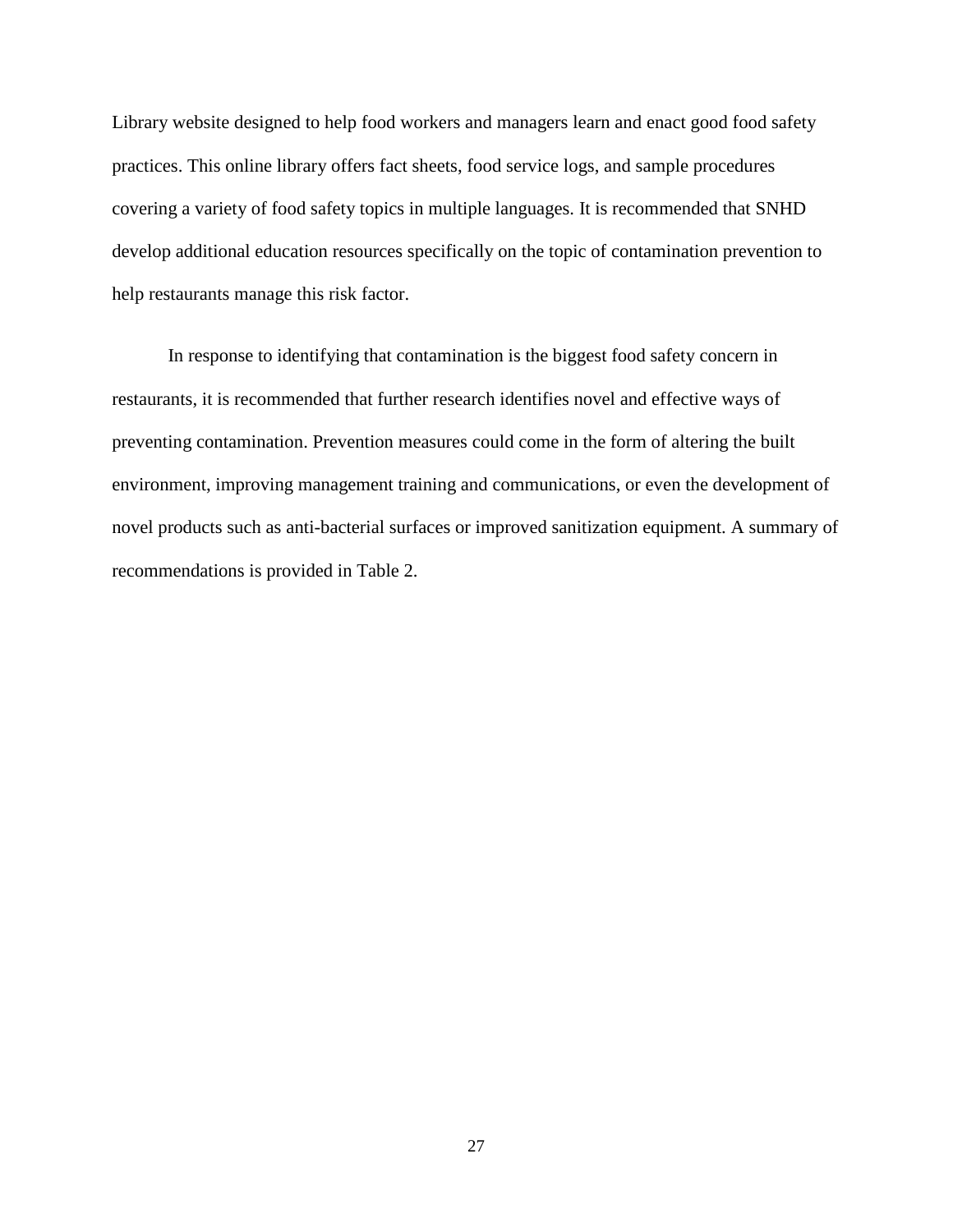|                                                                                                                             | <b>Target Group</b> |                           |                           |                       |
|-----------------------------------------------------------------------------------------------------------------------------|---------------------|---------------------------|---------------------------|-----------------------|
| <b>Recommendation</b>                                                                                                       | <b>SNHD</b>         | All Health<br>Departments | Food Service<br>Community | Research<br>Community |
| <b>Incorporate social</b><br>media monitoring<br>technology to identify<br>and respond to<br>potential foodborne<br>illness |                     | X                         |                           |                       |
| Identify the effect that<br>this software has on<br>the rates of illness<br>within communities                              |                     |                           |                           | X                     |
| <b>Adjust scoring system</b><br>to include all<br>observations of food<br>safety violations                                 | X                   |                           |                           |                       |
| Develop and release<br>training materials on<br>preventing<br>contamination<br>violations                                   | X                   | X                         |                           |                       |
| Work to control the<br>risk of contamination<br>violations within the<br>kitchen                                            |                     |                           | X                         |                       |
| Develop systems and<br>products to prevent<br>contamination in the<br>kitchen                                               |                     |                           | X                         | X                     |

## **Table 2. Recommendations by Target Group**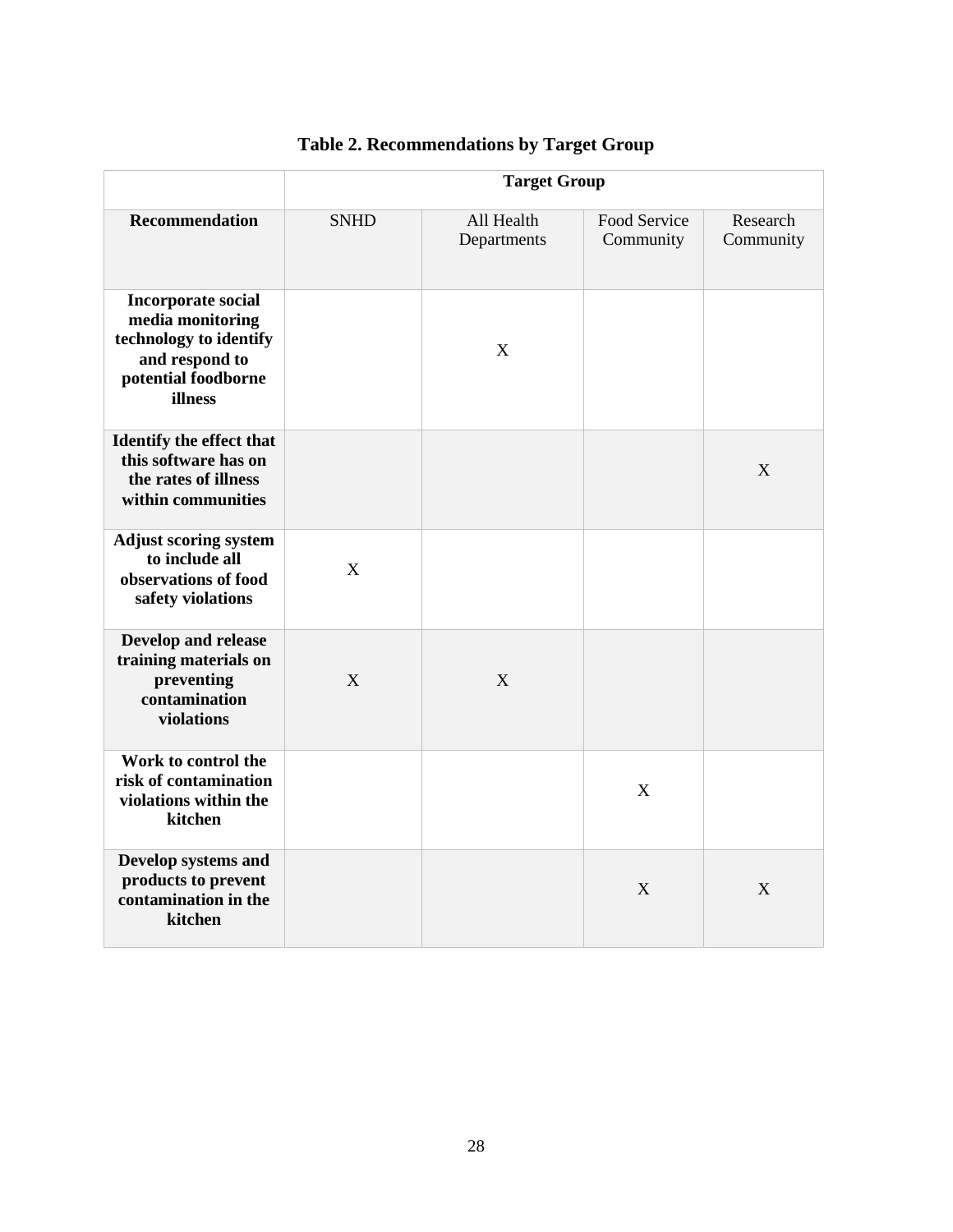#### <span id="page-35-0"></span>**Conclusion**

The ultimate goal of this study was to identify additional ways to prevent foodborne illness within the community by using information from social media. Because foodborne illness is greatly underreported, novel methods are being tested to identify more cases sooner, to respond faster, and to curb the onset and size of outbreaks. In the first objective, the social media monitoring software was tested and shown to be effective in leading inspectors to restaurants with more food safety issues. This novel method of surveillance could become a new tool for health departments to identify restaurants in need of corrective action. With many health departments suffering from a lack of staffing and funding, this could be a way to allocate inspectors where and when they are needed most. In this study, an adjusted score was implemented which accounted for all food safety issues observed during an inspection. This adjusted method of scoring is recommended to provide the restaurant and public with a more accurate reflection of the food safety control in each restaurant. The second objective was to identify if one risk factor was more prominent in software-flagged restaurants. The data showed that contamination issues were observed most often in both groups. Due to these findings, it is recommended that education efforts for food workers be focused on preventing contamination. Further research should examine novel, effective ways of preventing contamination in the restaurant setting and to examine what effect a social media monitoring program has on the level of confirmed foodborne illness in a community.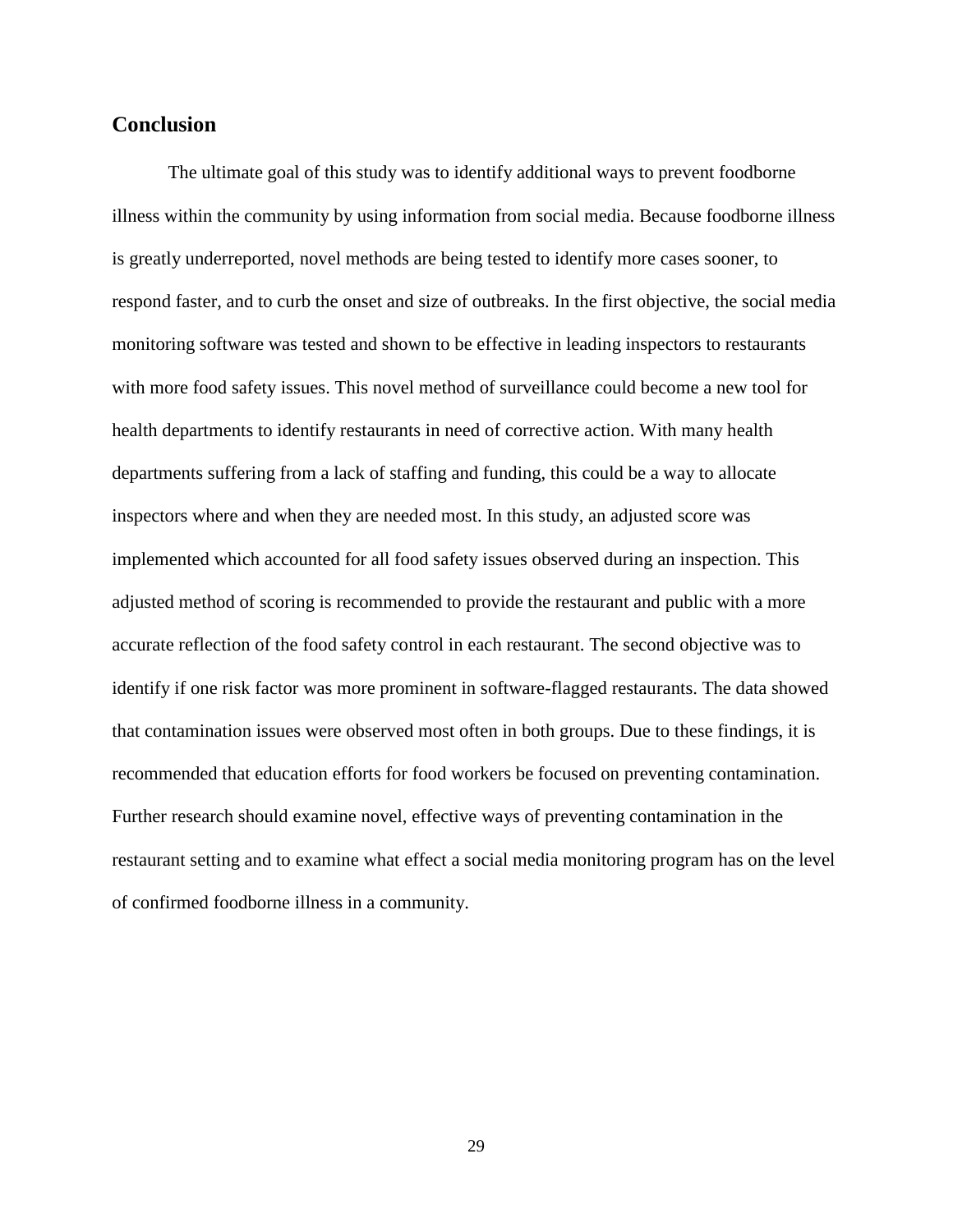| <b>Risk Factor</b><br><b>Description</b>        | <b>Risk Factor Example</b>                                                                                                                                                                                                                                                                                                  | <b>Risk Factor Control</b><br><b>Examples</b>                                                                                                                                                                                                                                                                                                                                                                                     |
|-------------------------------------------------|-----------------------------------------------------------------------------------------------------------------------------------------------------------------------------------------------------------------------------------------------------------------------------------------------------------------------------|-----------------------------------------------------------------------------------------------------------------------------------------------------------------------------------------------------------------------------------------------------------------------------------------------------------------------------------------------------------------------------------------------------------------------------------|
| Poor Personal Hygiene                           | -Improper handwashing and/or not<br>washing hands when necessary<br>-Bare hand contact with ready-to-<br>eat foods<br>-Food handlers working while ill<br>with the following symptoms:<br>1. diarrhea<br>2. vomiting<br>3. sore throat with fever<br>4. jaundice<br>5. infected cuts, sores, or burns<br>on hands or wrists | -Wash hands with warm,<br>soapy water for 15-20 seconds<br>and dry with a paper towel.<br>-Wash hands when required:<br>before putting on gloves, after<br>removing gloves used for raw<br>meat, when switching tasks,<br>after touching one's face<br>-Use utensils or proper gloves<br>use when handling ready to eat<br>foods<br>-Institute an employee health<br>policy to prevent food<br>handlers from working while<br>ill |
| <b>Foods from Unsafe</b><br>Sources             | -Food prepared in an unpermitted<br>location<br>-Foods obtained from an<br>unapproved source<br>-Receipt of adulterated food                                                                                                                                                                                                | -Use only permitted,<br>commercial grade kitchens<br>-Source all foods from<br>reputable, permitted suppliers<br>-Inspect food upon receipt for<br>wholesomeness                                                                                                                                                                                                                                                                  |
| <b>Improper Cooking</b><br>Temperatures/Methods | - Inadequate cook temperature or<br>method<br>-Inadequate reheat temperature or<br>method<br>-Inadequate freezing temperature or<br>amount of time to kill parasites in<br>foods eaten raw                                                                                                                                  | -Log cook temperatures<br>-Ensure reheated foods reach a<br>minimum of $165^{\circ}$ F for 15<br>seconds<br>-Obtain documentation from<br>suppliers that fish are frozen to<br>proper parameters to ensure<br>parasite destruction.                                                                                                                                                                                               |

## <span id="page-36-0"></span>**Appendix A: The Five Foodborne Illness Risk Factors**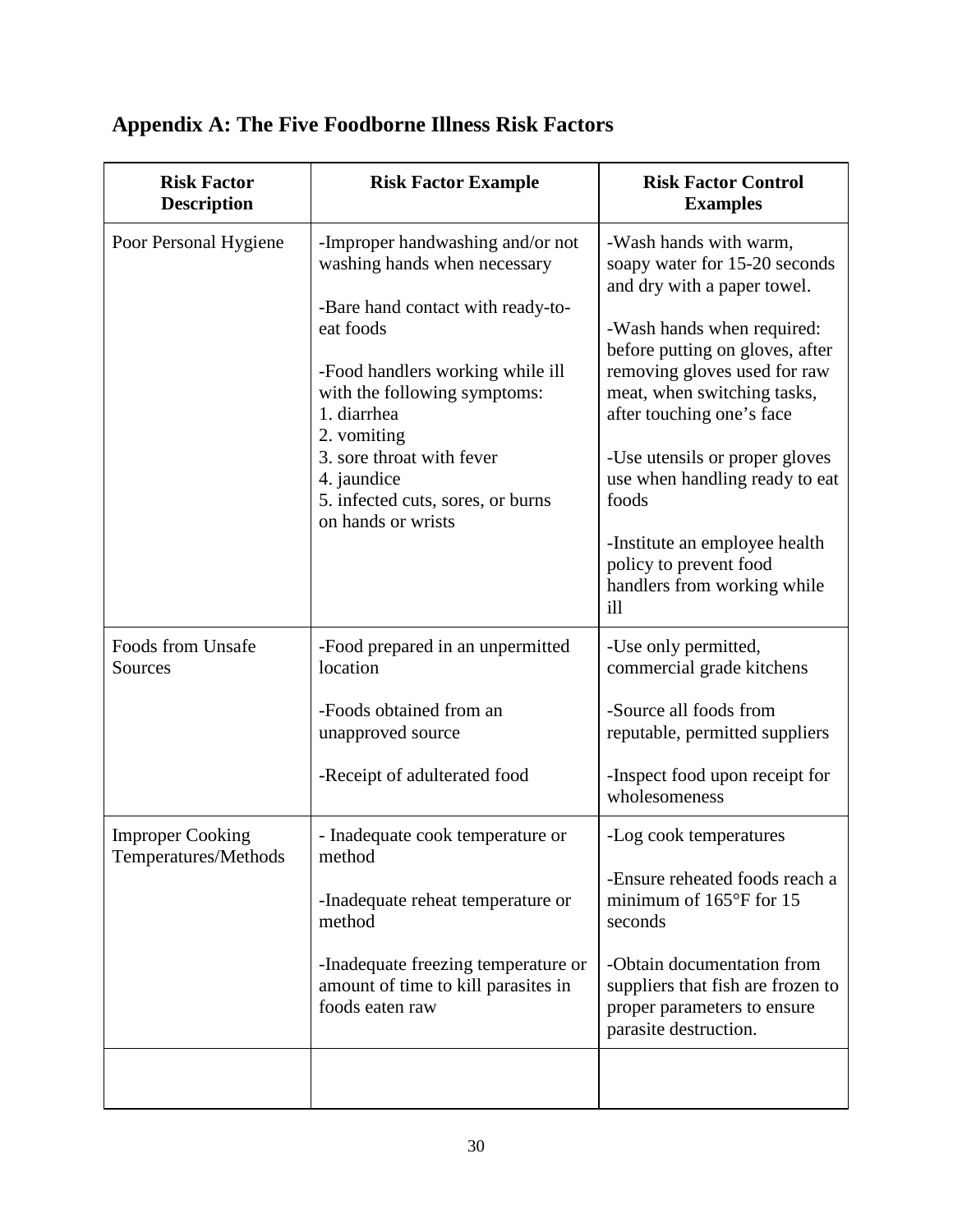| <b>Risk Factor</b><br><b>Description</b>        | <b>Risk Factor Example</b>                                                                                                  | <b>Risk Factor Control</b><br><b>Examples</b>                                                                  |
|-------------------------------------------------|-----------------------------------------------------------------------------------------------------------------------------|----------------------------------------------------------------------------------------------------------------|
| <b>Improper Holding Time</b><br>and Temperature | -Improper hot and cold holding of<br>potentially hazardous/time and<br>temperature controlled for safety<br>foods (PHF/TCS) | -Keep cold foods below 41°F<br>and keep hot foods above<br>$135^{\circ}F$                                      |
|                                                 | -Improper cooling of PHF/TCSs<br>-Lack of date/time marking for                                                             | -Cool foods from 135°F-70°F<br>within 2 hours and from 70°F-<br>$41^{\circ}$ F within the following 4<br>hours |
|                                                 | ready to eat PHF/TCSs<br>-Improper use of time as a control                                                                 | -Label foods with 6 day use by<br>date                                                                         |
|                                                 |                                                                                                                             | -Ensure foods on time as a<br>control are monitored and any<br>foods left after 4 hours are<br>discarded       |
| <b>Food Contamination</b>                       | -Use of contaminated/improperly<br>constructed equipment<br>-Poor employee practices                                        | -Ensure proper warewash<br>methods: soapy wash water<br>above 110°F, rinse, sanitize,<br>air dry               |
|                                                 | -Improper food storage or<br>preparation                                                                                    | -Educate and monitor food<br>handlers                                                                          |
|                                                 | -Exposure to chemicals                                                                                                      | -Store raw food below ready to<br>eat food                                                                     |
|                                                 |                                                                                                                             | -Store chemicals below and<br>away from food or food<br>contact surfaces                                       |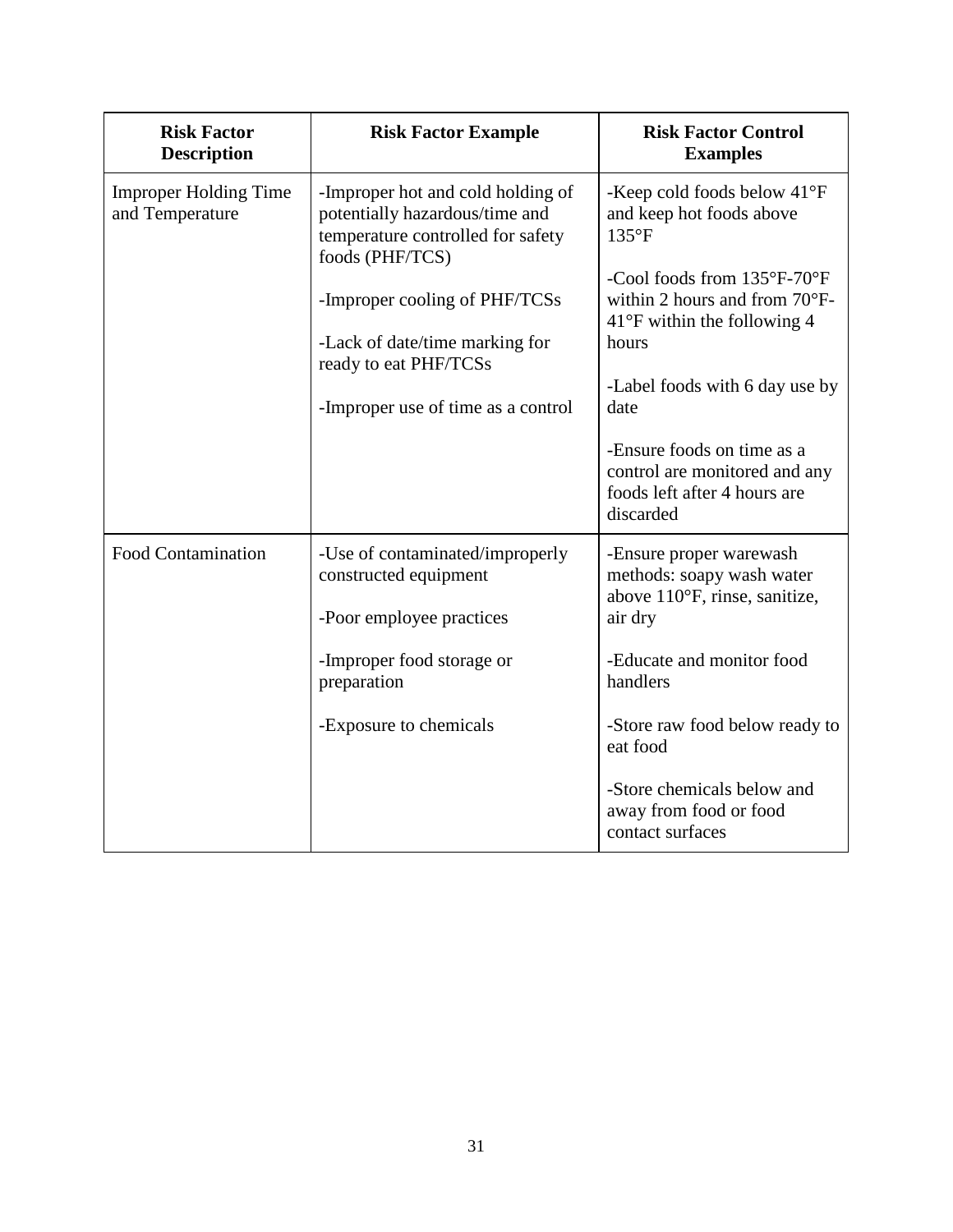## <span id="page-38-0"></span>**Appendix B: Relationship between Violations and Risk Factors**

| <b>Violation</b><br># | <b>Violation Description</b>                                                                                       | <b>Risk Factor</b>                                    |
|-----------------------|--------------------------------------------------------------------------------------------------------------------|-------------------------------------------------------|
| 1                     | Verifiable time as a control approved procedure when in<br>use.                                                    | <b>Improper Holding Time</b><br>and Temperature       |
| 1                     | Operational plan, waiver, or variance approved and<br>followed when required.                                      | Varies                                                |
| 1                     | Operating within the parameters of the health permit.                                                              | Varies                                                |
| $\overline{2}$        | Handwashing (as required, when required, proper glove<br>use, no bare hand contact of ready to eat foods).         | Poor Personal Hygiene                                 |
| 2                     | Foodhandler health restrictions as required.                                                                       | Poor Personal Hygiene                                 |
| 3                     | Commercially manufactured food from approved source<br>with required labels.                                       | Foods from Unsafe<br>Sources                          |
| 3                     | Parasite destruction as required.                                                                                  | <b>Improper Cooking</b><br>Temperatures or<br>Methods |
| 3                     | Potentially hazardous foods/time temperature control for<br>safety foods (PHF/TCS) received at proper temperature. | <b>Improper Holding Time</b><br>and Temperature       |
| $\overline{4}$        | Hot and cold running water from approved source as<br>required.                                                    | Poor personal hygiene                                 |
| 5                     | Imminently dangerous cross connection or backflow.                                                                 | <b>Food Contamination</b>                             |
| 5                     | Wastewater and sewage disposed into public sewer or<br>approved facility.                                          | Food Contamination                                    |
| 6                     | Food wholesome, not spoiled, contaminated or<br>adulterated.                                                       | <b>Food Contamination</b>                             |
| 7                     | PHF/TCSs cooked and reheated to proper temperatures.                                                               | <b>Improper Cooking</b><br>Temperatures or<br>Methods |
| 8                     | PHF/TCSs properly cooled.                                                                                          | <b>Improper Holding Time</b><br>and Temperature       |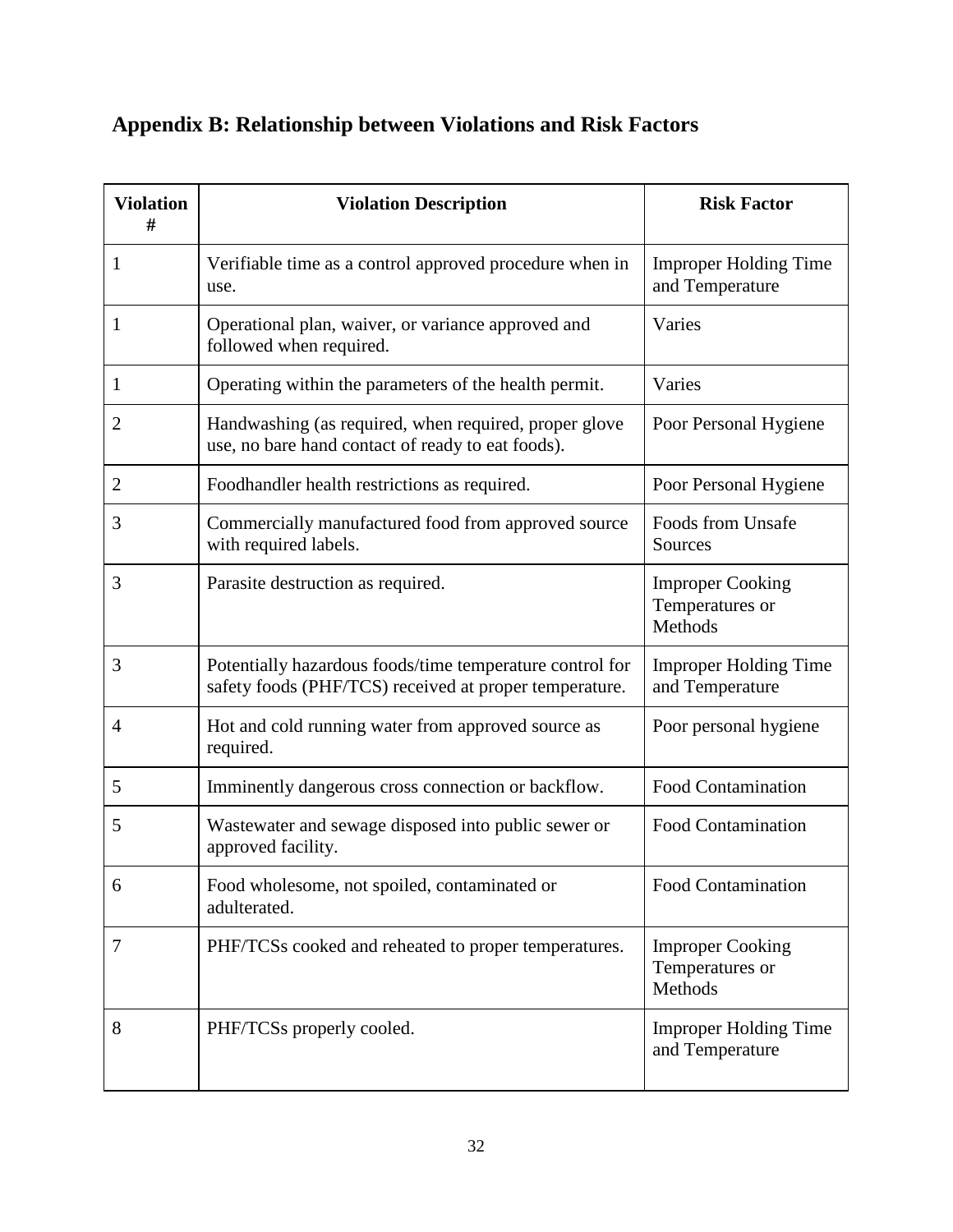| <b>Violation</b><br># | <b>Violation Description</b>                                                                             | <b>Risk Factor</b>                              |
|-----------------------|----------------------------------------------------------------------------------------------------------|-------------------------------------------------|
| 9                     | PHF/TCSs at proper temperature during storage, display,<br>service, transport, and holding.              | <b>Improper Holding Time</b><br>and Temperature |
| 10                    | Food and warewashing equipment approved, properly<br>designed, constructed and installed.                | Food Contamination                              |
| 11                    | Food protected from potential contamination during<br>storage and preparation.                           | Food Contamination                              |
| 12                    | Food protected from potential contamination by<br>chemicals.                                             | <b>Food Contamination</b>                       |
| 12                    | Toxic items properly labeled, stored, and used.                                                          | <b>Food Contamination</b>                       |
| 13                    | Food protected from potential contamination by<br>employees and consumers.                               | <b>Food Contamination</b>                       |
| 14                    | Kitchenware and food contact surfaces of equipment<br>properly washed, rinsed, sanitized, and air dried. | <b>Food Contamination</b>                       |
| 14                    | Equipment for ware washing operated and maintained.                                                      | <b>Food Contamination</b>                       |
| 14                    | Sanitizer solution provided and maintained as required.                                                  | <b>Food Contamination</b>                       |
| 15                    | Handwashing facilities adequate in number, stocked,<br>accessible, and limited to handwashing only.      | Poor Personal Hygiene                           |
| 16                    | Effective pest control measures.                                                                         | <b>Food Contamination</b>                       |
| 16                    | Animals restricted as required.                                                                          | <b>Food Contamination</b>                       |
| 17                    | Hot and cold holding equipment present, properly<br>designed, maintained and operated.                   | <b>Improper Holding Time</b><br>and Temperature |
| 18                    | Accurate thermometers (stem $&$ hot/cold holding)<br>provided and used.                                  | <b>Improper Holding Time</b><br>and Temperature |
| 19                    | PHF/TCSs properly thawed.                                                                                | <b>Improper Holding Time</b><br>and Temperature |
| 19                    | Fruits and vegetables washed prior to preparation or<br>service.                                         | Food Contamination                              |
| 20                    | Single use items not reused or misused.                                                                  | <b>Food Contamination</b>                       |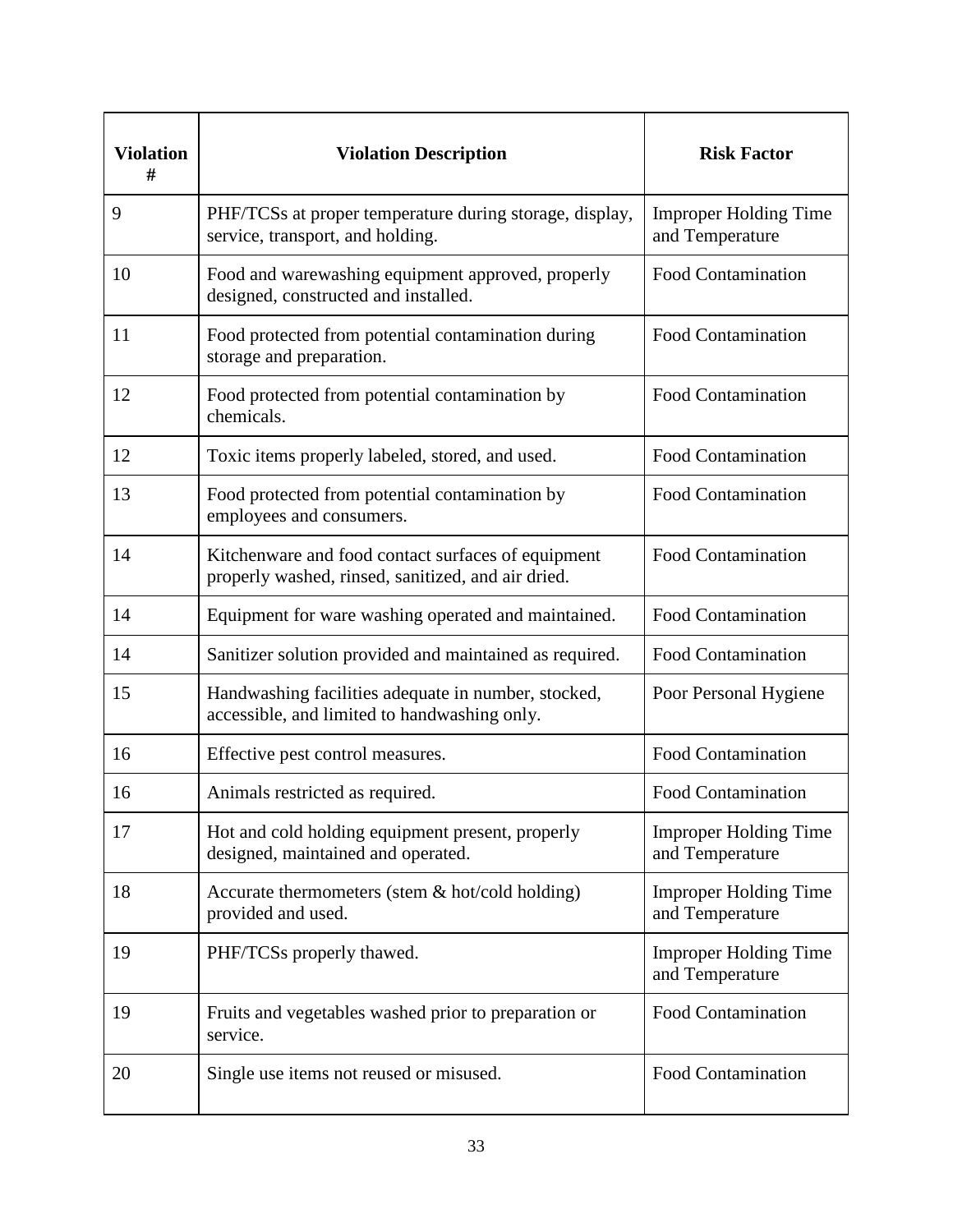| <b>Violation</b><br># | <b>Violation Description</b>                                              | <b>Risk Factor</b>                       |
|-----------------------|---------------------------------------------------------------------------|------------------------------------------|
| 21                    | Person in charge available and<br>knowledgeable/management certification. | All $5$                                  |
| 21                    | Food handler card as required.                                            | Legal Requirement                        |
| 21                    | Facility has an effective employee health policy.                         | Poor Personal Hygiene                    |
| 22                    | Backflow prevention devices and methods in place and<br>maintained.       | Food contamination                       |
| 23                    | Grade card and required signs posted conspicuously.                       | Legal Requirement                        |
| 23                    | Consumer advisory as required.                                            | Legal Requirement                        |
| 23                    | Records/logs maintained and available when required.                      | Legal Requirement                        |
| 23                    | Nevada Clean Indoor Air Act compliant.                                    | Legal Requirement                        |
| 23                    | PHFs labeled and dated as required.                                       | Improper holding time<br>and temperature |
| 23                    | Food sold for offsite consumption labeled properly.                       | Foods from unapproved<br>source          |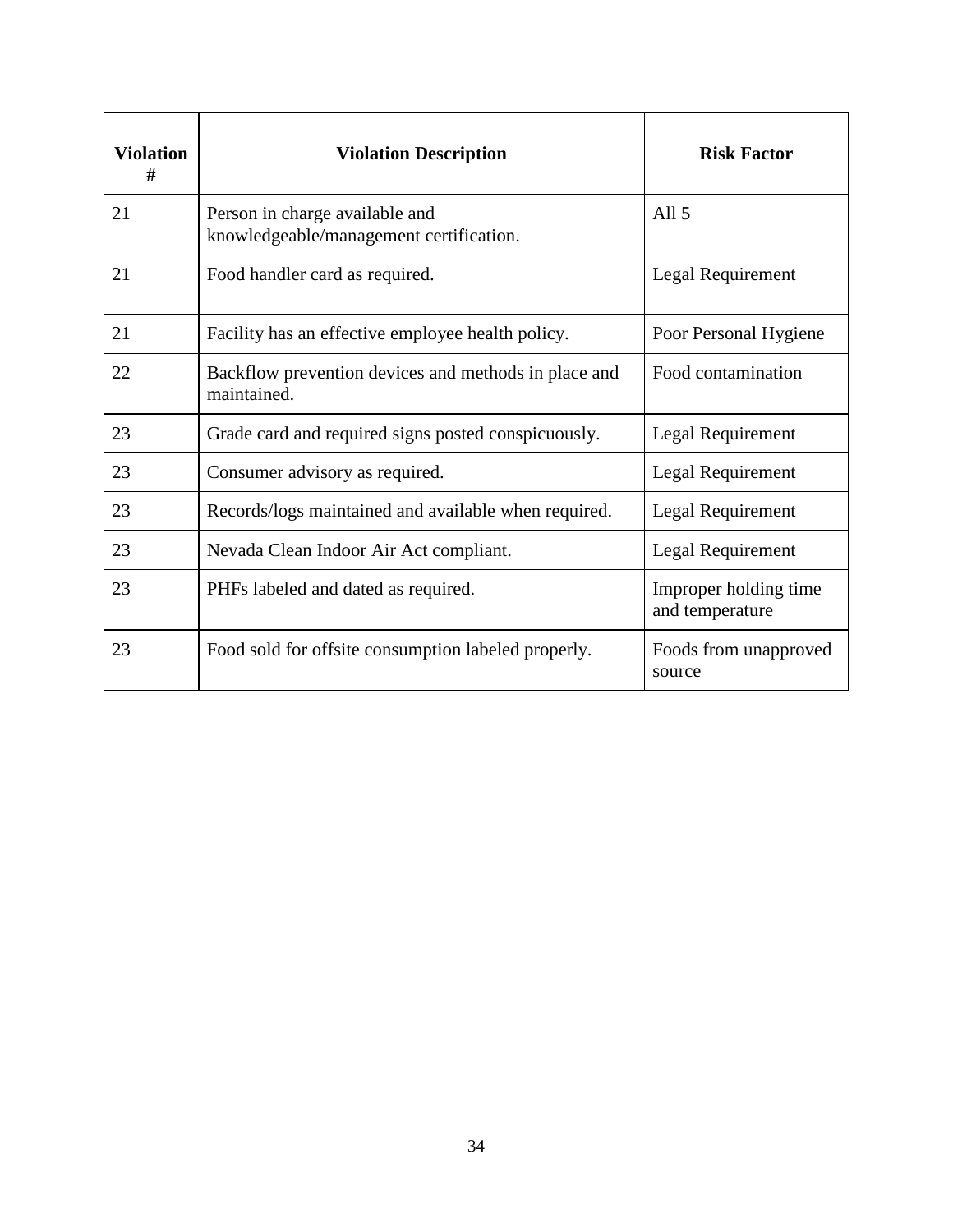#### <span id="page-41-0"></span>**References**

- 1. Brennan, S., Sadilek, A., Kautz, H. (2013). Towards Understanding Global Spread of Disease from Everyday Interpersonal Interactions. Twenty-Third International Conference on Artificial Intelligence.
- 2. Centers for Disease Control and Prevention (2015). National Environmental Assessment Reporting System 2014 Summary Report. Retrieved from: https://www.cdc.gov/nceh/ehs/nears/docs/2014-summary-report.pdf.
- 3. Centers for Disease Control and Prevention (2016a). Burden of Foodborne Illness: Overview. Retrieved from: https://www.cdc.gov/foodborneburden/estimates-overview.html.
- 4. Centers for Disease Control and Prevention (2016b). Surveillance for Foodborne Disease Outbreaks, United States, 2014, Annual Report. Atlanta, Georgia: US Department of Health and Human Services, CDC.
- 5. DiPrete, L. (2016). Using Social Media to Predict Foodborne Illness and Drive Inspections. National Environmental Health Association Annual Educational Conference. San Antonio, Texas.
- 6. Food and Drug Administration (2009). FDA Report on the Occurrence of Foodborne Illness Risk Factors in Selected Institutional Foodservice, Restaurant, and Retail Food Store Facility Types. Retrieved from: http://www.fda.gov/downloads/Food/GuidanceRegulation/RetailFoodProtection/FoodborneIllnes sRiskFactorReduction/UCM224682.pdf.
- 7. Food and Drug Administration (2016). Foodborne Illnesses: What you need to know. Retrieved from: http://www.fda.gov/Food/ResourcesForYou/Consumers/ucm103263.htm.
- 8. Greenwood, S., Perrin, A., & Duggan, M. (2016). Social Media Update 2016. Pew Research Center. Retrieved from: http://www.pewinternet.org/2016/11/11/social-media-update-2016/.
- 9. Harris, J., Mansour, R., Choucair, B., et al. (2014). Health Department Use of Social Media to identify Foodborne Illness. MMWR. 63(32); 681-685. Retrieved from: https://www.cdc.gov/mmwr/preview/mmwrhtml/mm6332a1.htm.
- 10. Harrison, C., Jorder, M., Stern, H. et al. (2014). Using Online Reviews by Restaurant Patrons to Identify Unreported Foodborne Illness. MMWR 2014; 63. Retrieved from: https://www.cdc.gov/mmwr/pdf/wk/mm6320.pdf.
- 11. Kitchen, Rebecca (2016). New Rating System Set for Washoe County Restaurants. KOLO8 News Now. Retrieved from: http://www.kolotv.com/content/news/New-rating-system-for-Washoe-County-restaurants-391046241.html.
- 12. Las Vegas Valley Convention and Visitors Authority (n.d). Stats and Facts. Retrieved from: http://www.lvcva.com/stats-and-facts/.
- 13. Nevada Administrative Code (2012a). Chapter 441A-Infectious Diseases; Toxic Agents. Retrieved from: http://www.leg.state.nv.us/NAC/NAC-441A.html.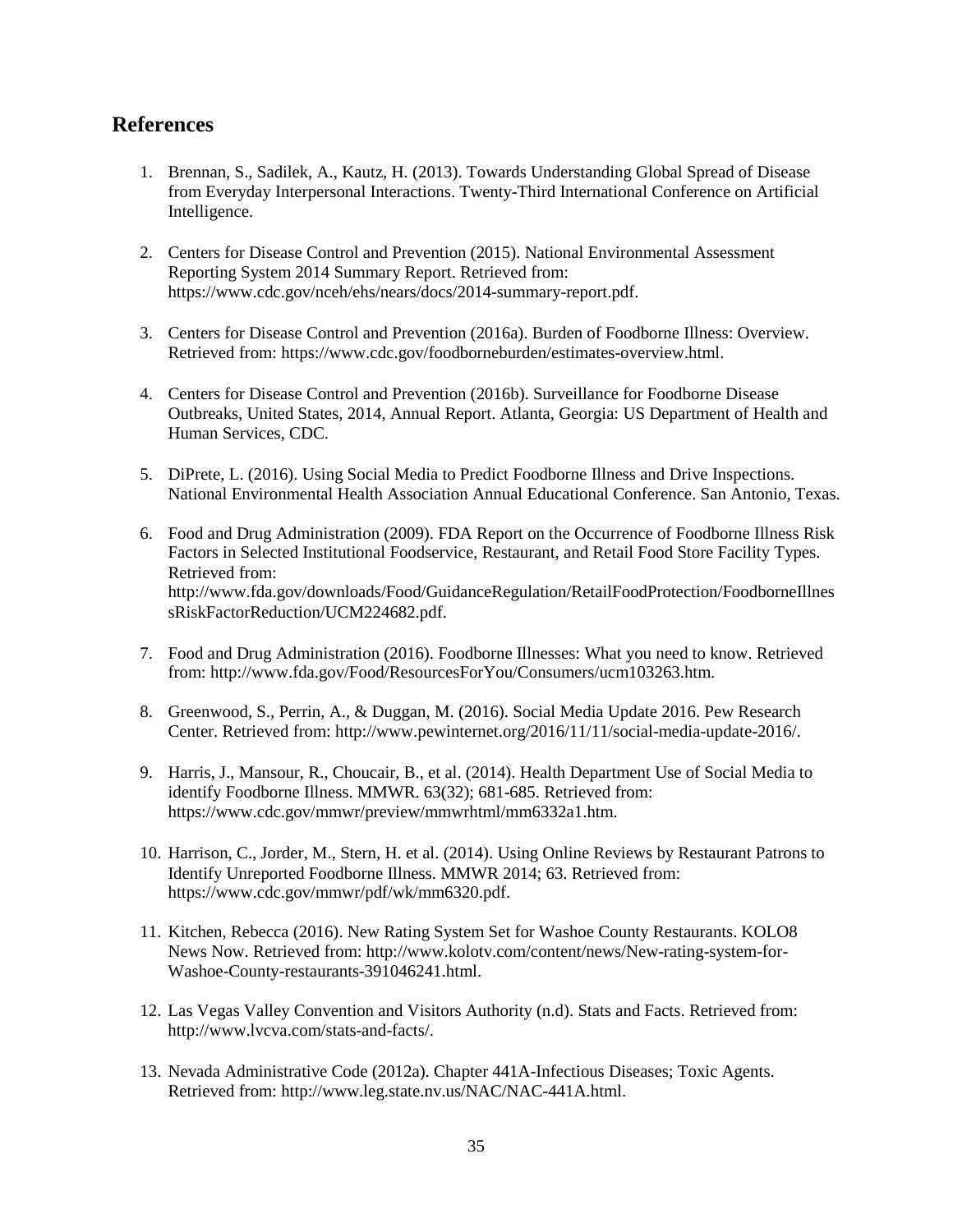- 14. Nevada Administrative Code (2012b). Chapter 446- Food Establishments. Retrieved from: http://www.leg.state.nv.us/NRS/NRS-446.html.
- 15. Office of Disease Prevention and Health Promotion (n.d.). Food Safety. Retrieved from: https://www.healthypeople.gov/2020/topics-objectives/topic/food-safety.
- 16. Park, H., Kim, J., Almanza, B. (2016). Yelp Versus Inspection Reports: Is Quality Correlated With Sanitation in Retail Food Facilities?. NEHA Journal of Environmental Health. Retrieved from: http://neha.org/sites/default/files/flipping\_book/june-2016-jeh/#8/z.
- 17. Perrin, A. (2015). Social Media Usage: 2005-20015. Pew Research Center. Retrieved from: http://www.pewinternet.org/2015/10/08/social-networking-usage-2005-2015/#.
- 18. Sadilek, A., Brennan, S., Kautz, H., Silenzio, V. (2013). nEmesis: Which Restaurants Should You Avoid Today?. First AAAI Conference on Human Computation and Crowdsourcing.
- 19. Sadilek, A., Kautz, H., DiPrete, L., Labus, B., et al, (2016). Deploying nEmesis: Preventing Foodborne Illness by Data Mining Social Media. Twenty-Eighth Annual Conference on Innovative Applications of Artificial Intelligence.
- 20. San Francisco Department of Public Health (n.d.). Food Safety Program: Restaurant Safety Scores. Retrieved from https://www.sfdph.org/dph/EH/Food/Score/default.asp.
- 21. Schomberg JP, Haimson OL, Hayes GR, Anton-Culver H (2016) Supplementing Public Health Inspection via Social Media. PLoS ONE 11(3):e0152117. doi:10.1371/journal.pone.0152117.
- 22. Signorini A, Segre AM, Polgreen PM (2011). The Use of Twitter to Track Levels of Disease Activity and Public Concern in the U.S. during the Influenza A H1N1 Pandemic. PLoS ONE 6(5): e19467. doi:10.1371/journal.pone.0019467.
- 23. Social media. (n.d.). Retrieved January 9, 2017, from https://www.merriamwebster.com/dictionary/social media
- 24. Southern Nevada Health District (n.d., a). Food Establishment Resource Library. Retrieved from: http://www.southernnevadahealthdistrict.org/ferl/inspection-violations.php.
- 25. Southern Nevada Health District (n.d., b). General Information. Retrieved from: http://www.southernnevadahealthdistrict.org/general-information.php.
- 26. Southern Nevada Health District (n.d., c). Statistics, Surveillance, & Reports. Retrieved from: https://southernnevadahealthdistrict.org/stats-reports/disease-statistics.php.
- 27. Stricker, G. (2014). The 2014 #YearOnTwitter. Twitter Blog. Retrieved from: https://blog.twitter.com/2014/the-2014-yearontwitter.
- 28. United States Food and Drug Administration (2014). BBB Onset, duration, and symptoms of foodborne illness – Epidemiology summary table. Retrieved from http://www.fda.gov/Food/FoodborneIllnessContaminants/CausesOfIllnessBadBugBook/ucm0713 42.htm.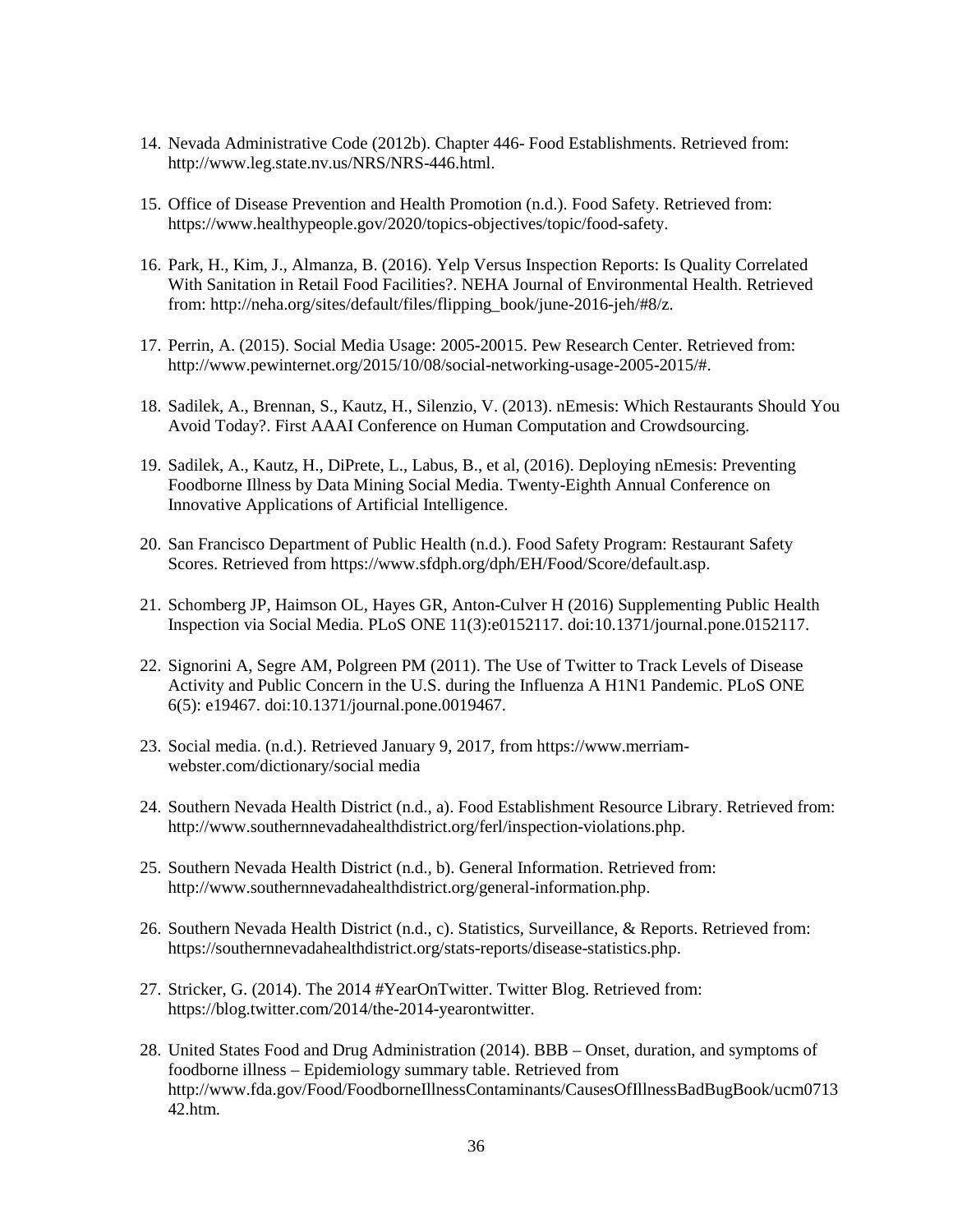- 29. Washoe County Health District (n.d.). Food Safety News. Retrieved from: https://www.washoecounty.us/health/programs-and-services/food-protection-services/foodsafety-news.php.
- 30. White RW, Tatonetti NP, Shah NH, et al (2013). Web-scale pharmacovigilance: listening to signals from the crowd. J Am Med Inform Assoc 2013; 20:404–408. Retrieved from: http://jamia.oxfordjournals.org/content/jaminfo/20/3/404.full.pdf.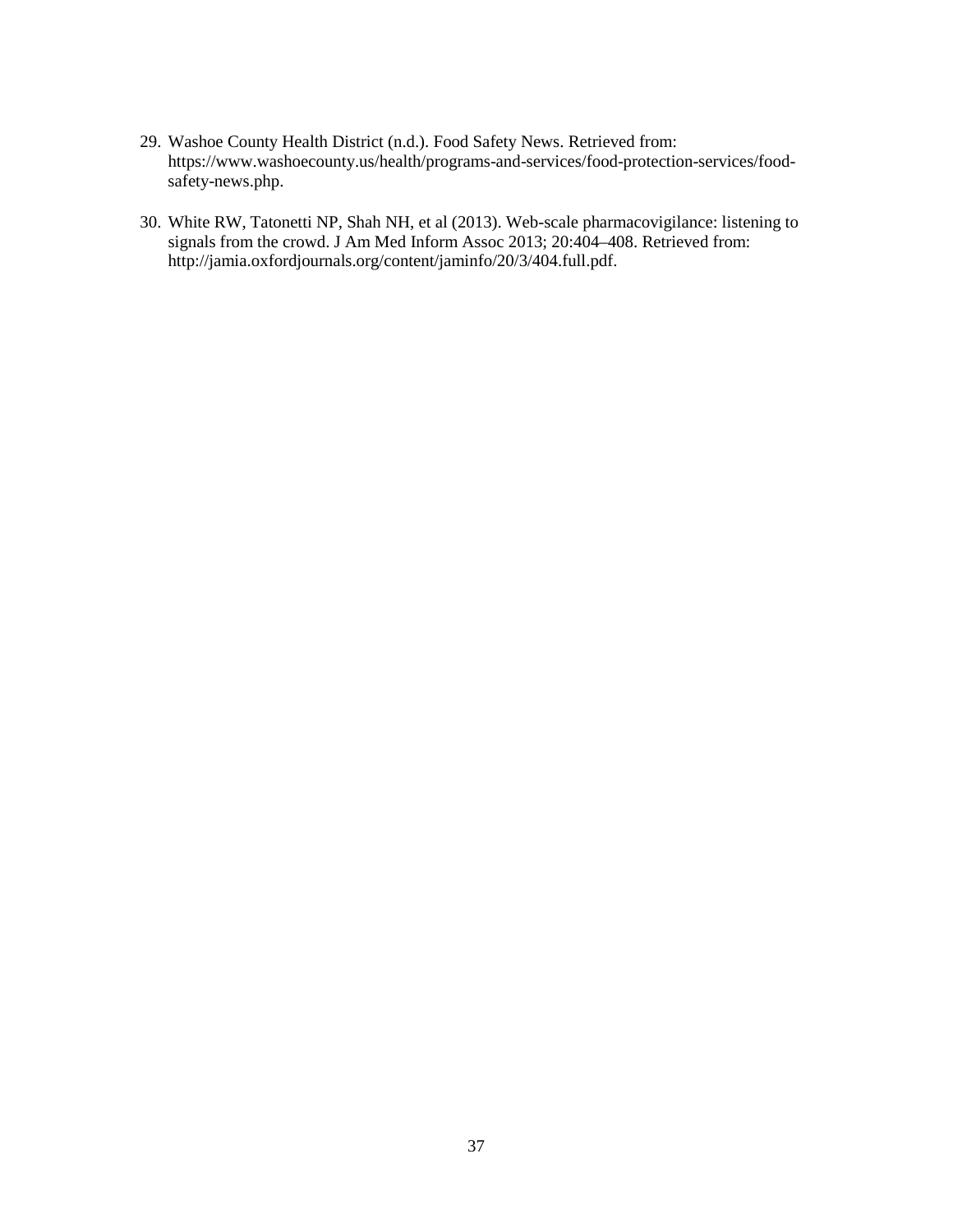## <span id="page-44-0"></span>**Curriculum Vitae**

## **Lauren DiPrete**

**Contact** laurendiprete@gmail.com (702) 759-1504

#### **Summary**

Lauren DiPrete is passionate public health professional devoted to education and disease prevention. She began her work at the Southern Nevada Health District in food operations before moving onto grant coordination and research. Her current goals are investigating the potential benefits of using social media monitoring software in disease surveillance and response. She earned her B.S. in Kinesiology from UNLV and is currently pursuing her MPH.

#### **Work**

*Southern Nevada Health District* Environmental Health Senior, 2015-Current Responsible for coordinating the EHS-net Cooperative Agreement from the CDC focusing on social media monitoring research for the detection and response to foodborne illness

#### Environmental Health Specialist, 2011-2015

Responsible for conducting restaurant inspections, ensuring the food safety of large special events, and mentoring struggling restaurants to passing levels

#### **Publications**

Adam Sadilek, Henry Kautz, Lauren DiPrete, Brian Labus, Eric Portman, Jack Teitel, and Vincent Silenzio (2016). *Deploying nEmesis: Preventing Foodborne Illness by Data Mining Social Media*. Twenty-Eight Annual Conference on Innovative Applications of Artificial Intelligence. -IAAI Notable paper award winner

#### **Speaking Engagements**

*Food and Drug Administration's Retail Food Pacific Regional Conference* "Social Media Monitoring to Guide Inspections" Reno, NV September 2016 Audience of 300 federal regulatory, local regulatory, and industry professionals

*National Environmental Health Association Annual Educational Conference,*  "Social Media Monitoring to Guide Inspections" San Antonio, TX June 2016 Audience of 500 environmental health professionals